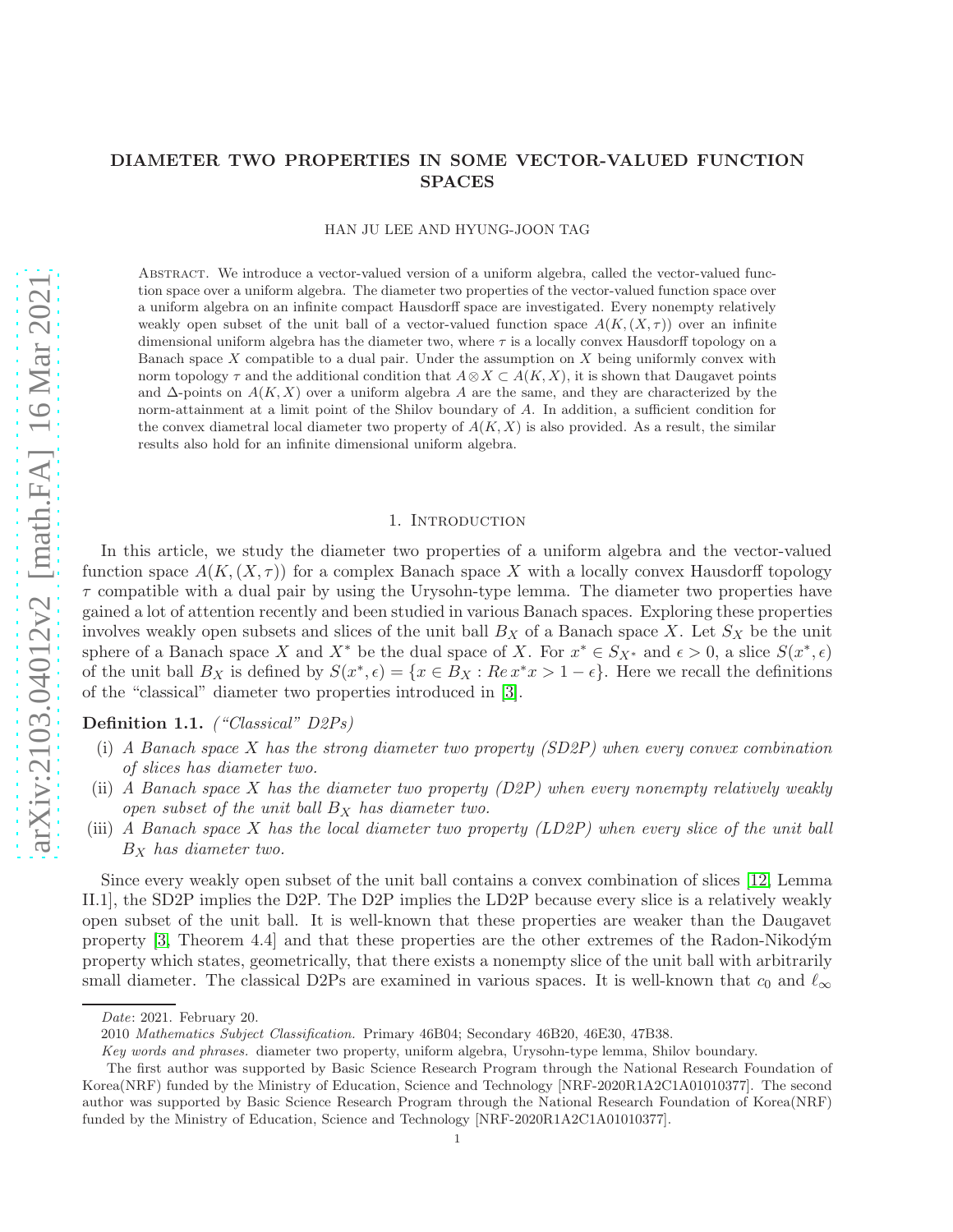has the SD2P. The infinite dimensional uniform algebra over a compact Hausdorff space also has the SD2P [\[3,](#page-14-0) [20\]](#page-15-1), in fact, even stronger property called the symmetric strong diameter two property (SSD2P) [\[4\]](#page-14-1). Other known examples with the D2P are interpolation spaces  $L_1 + L_\infty$  and  $L_1 \cap L_\infty$ equipped with certain norms [\[2\]](#page-14-2). These spaces do not satistfy the Daugavet property but the D2P. For a Banach space X, the space  $C(K,(X,\tau))$  of X-valued continuous function over a compact Hausdorff space K, where  $\tau$  a locally convex Hausdorff topology compatible to a dual pair, is also known to have the D2P [\[5\]](#page-14-3).

Not only the "classical" D2Ps mentioned above, but we also explore the "diametral" version of the D2Ps. Studying these properties requires us to have a firm grasp on the ∆-points and the Daugavet points. Let  $\Delta_{\epsilon}(x) = \{y \in B_X : ||x - y|| \geq 2 - \epsilon\}.$  Then a point  $x \in S_X$  is said to be a  $\Delta$ -point if  $x \in \overline{\text{conv}}\Delta_{\epsilon}(x)$  for every  $\epsilon > 0$ . We denote the set of all  $\Delta$ -points by  $\Delta_X$ . Similarly, a point  $x \in S_X$  is said to be a Daugavet point if  $B_X = \overline{\text{conv}}\Delta_{\epsilon}(x)$  for every  $\epsilon > 0$ . Notice that every Daugavet point is a  $\Delta$ -point. We recall the definitions of the diametral diameter two properties introduced in [\[1,](#page-14-4)6].

## Definition 1.2. *("Diametral" D2Ps)*

- (i) A Banach space X has the convex diametral local diameter two property (convex-DLD2P) if  $B_X = \overline{conv} \Delta_X$ , that is, the unit ball is the closed convex hull of the set of all  $\Delta$ -points.
- (ii) A Banach space X has the diametral local diameter two property (DLD2P) if for every slice S of  $B_X$ , every  $x \in S_X \cap S$ , and every  $\epsilon > 0$  there exists  $y \in S$  such that  $||x - y|| \geq 2 - \epsilon$ .
- (iii) A Banach space X has the diametral diameter two property (DD2P) if for every relative weakly open subset U of  $B_X$ , every  $x \in S_X \cap U$ , and every  $\epsilon > 0$ , there exists  $y \in U$  such that  $||x - y|| \geq 2 - \epsilon.$

There is also a stronger version of the DD2P called the diametral strong diameter two property (DSD2P), which uses a convex combination of slices, but this property is now known to be equivalent to the Daugavet property [\[14\]](#page-15-2). It was shown in [\[6\]](#page-14-5) that the Daugavet property implies the DD2P and that the DD2P implies the DLD2P. The convex-DLD2P is stronger than the LD2P and weaker than DLD2P [\[1\]](#page-14-4). Moreover, we can see that the D2P is weaker than the DD2P from their definitions. If one wishes to see a clearer picture, we refer to a nice visualization of the relationship between various diameter two properties in the dissertation of Pirk (see [\[23,](#page-15-3) pg 82-85]). These properties have been also examined on several Banach spaces. For example, the spaces c of convergent sequences and  $l_{\infty}$  do not have the DLD2P but the convex-DLD2P  $[1,$  Corollary 5.4, Remark 5.5. Moreover,  $c_0$  even fails to have the convex-DLD2P [\[1,](#page-14-4) pg 18].

The DLD2P and the Daugavet property have equivalent definitions in terms of ∆-points and Daugavet points. A Banach space X having the DLD2P is equivalent to say that every point in  $S_X$  is a  $\Delta$ -point (see [\[13,](#page-15-4) Theorem 1.4] and [\[24,](#page-15-5) Open problem (7)]). Similarly, a Banach space X has the Daugavet property if and only if every point in  $S_X$  is a Daugavet point [\[24,](#page-15-5) Corollary 2.3].

The organization of this article consists of four parts. In section 2, we provide necessary information about the uniform algebra A, the space  $A(K,(X,\tau))$ , and the Urysohn-type lemma, which is the key ingredient to prove our results throughout this article. In section 3, we make a few remarks on the symmetric strong diameter two property of a scalar-valued function algebra. In section 4, we show that the vector-valued function space  $A(K,(X,\tau))$  over a uniform algebra also satisfies the D2P. By the Gelfand transform we show that a function space  $A(\Omega, X)$  on a Hausdorff space  $\Omega$  is isometrically isomorphic to a function space  $A(M_A, (X^{**}, w^*))$  over a uniform algebra, so it is shown that  $A(\Omega, X)$ also has the D2P if the base (function) algebra is infinite dimensional. This result shows D2P of some function spaces like  $A_b(B_X, Y)$  and (resp.  $A_u(B_X, Y)$ ) consisting of Y-valued functions which are bounded (resp. uniformly continuous) on  $B_X$  and are holomorphic on the interior of  $B_X$  when X and Y are Banach spaces. In section 5, we present some results on the Daugavet and  $\Delta$ - points in a vector-valued function space  $A(K, X)$  over a uniform algebra. Under the condition of X being uniformly convex and the additional assumption that  $A \otimes X \subset A(K, X)$ , we show that these points are the same and characterized by norm-attainment at a limit point of the Shilov boundary. Also under the same assumptions, a sufficient condition for the convex-DLD2P of  $A(K, X)$  is provided.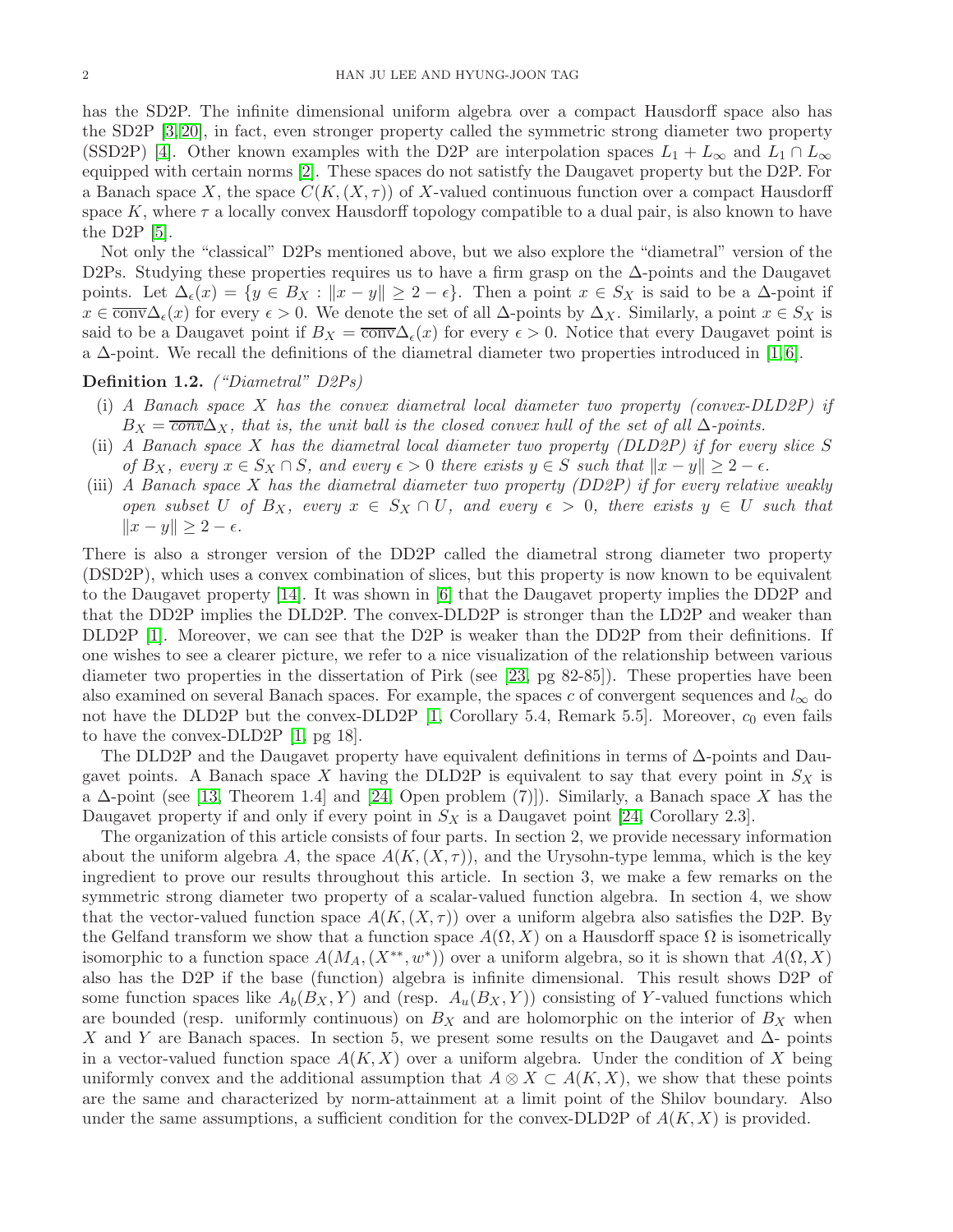#### 2. Preliminaries

In this article, we assume that K is a compact Hausdorff space and  $X, Y$  are nontrivial complex Banach spaces unless specified. Let  $X^*$  be the dual space of X. We work with a Banach space X equipped with a locally convex Hausdorff (LCH) topology  $\tau$  compatible to the dual pair  $(X, X^*)$  or  $(X^*, X)$ . Recall that  $(X, \tau)$  is said to be compatible to a dual pair  $(X, X^*)$  if  $(X, \tau)^* = X^*$  and a LCH topology  $\tau$  on  $X^*$  is said to be compatible to a dual pair  $(X^*, X)$  if  $(X^*, \tau)^* = X$ . In this paper, we say that a LCH topology  $\tau$  on a Banach space X is compatible to a dual pair if  $(X, \tau)^* = X^*$  or  $(X, \tau)^* = X_*$ , where  $X_*$  is the predual of X.

The weak topology on X is denoted by  $(X, w)$ , the weak<sup>\*</sup> topology on  $X^*$  by  $(X^*, w^*)$ , and the norm topology on X by  $(X, \|\cdot\|)$ . The Mackey topology for X (resp.  $X^*$ ) is the finest topology where every linear functional  $x^* \in X^*$  (resp. linear functional defined by  $x \in X$ ) is continuous. The Mackey-Arens theorem [\[19,](#page-15-6) Theorem 8.7.4] says that a locally convex topology  $\tau$  for X (resp.  $X^*$ ) compatible to a dual pair includes the weak (resp. weak<sup>\*</sup>-) topology and is included in the Mackey topology on X (resp.  $X^*$ ) and that is known to be coarser than the norm topology on  $X$  [\[22,](#page-15-7) IV.3.4] (resp. the norm topology on  $X^*$  [\[19,](#page-15-6) Example 8.5.5 and Example 8.8.9]). Hence for any LCH topology  $\tau$  compatible to a dual pair  $(X, X^*)$  (resp.  $(X^*, X)$ ), we have  $(X, w) \subset \tau \subset (X, \|\cdot\|)$  (resp.  $(X^*, w^*) \subset \tau \subset (X^*, \|\cdot\|)$ ). Also for such topology  $\tau$  on X compatible to  $(X, X^*)$ ,  $\tau$ -bounded sets are weakly bounded and so norm-bounded. Similarly, for a LCH topology  $\tau$  on  $X^*$  compatible to  $(X^*, X)$ ,  $\tau$ -bounded sets are weakly<sup>\*</sup>-bounded and so norm-bounded in  $X^*$ . For more details on the theory of topological vector spaces, we refer to [\[19,](#page-15-6) [22\]](#page-15-7).

Now we show that the space  $C(K, (X, \tau))$ , which consists of all continuous functions from a compact Hausdorff space K to  $(X, \tau)$ , equipped with the supremum norm is a Banach space. Even though this fact is already known in [\[5\]](#page-14-3), we include the proof for completeness.

**Proposition 2.1.** Let K be a compact Hausdorff space, let X be either a Banach space and let  $\tau$  be a locally convex Hausdorff topology compatible to a dual pair. Then the space  $C(K,(X,\tau))$  equipped with the supremum norm is a Banach space.

*Proof.* Let us consider when  $\tau$  is a LCH topology compatible to either a dual pair  $(X, X^*)$  or  $(X, X_*)$ . Since  $f(K)$  is  $\tau$ -compact for every  $f \in C(K, (X, \tau))$ , the range  $f(K)$  is bounded in the norm topology of X. This makes the norm  $||f|| = \sup{||f(t)||_X : t \in K}$  to be well-defined.

To show the completeness of  $C(K, (X, \tau))$ , let  $(f_n)_{n=1}^{\infty} \subset C(K, (X, \tau))$  be a Cauchy sequence. Then for any  $\epsilon > 0$ , there exists N such that for every  $n, m \geq N$ , we have  $||f_n - f_m|| < \epsilon$ . Notice that for every  $t \in K$ ,

(1) 
$$
||f_n(t) - f_m(t)||_X \le ||f_n - f_m|| < \epsilon,
$$

and so  $(f_n(t))_{n=1}^{\infty}$  is a Cauchy sequence in X with respect to the norm topology. Since X is complete with the norm topology,  $(f_n(t))_{n=1}^{\infty}$  converges in norm. So for each  $t \in K$ , let  $f(t) = \lim_{n \to \infty} f_n(t)$ . Then by [\(1\)](#page-2-0), for any  $\epsilon > 0$  there exists N such that for all  $n \ge N$ ,  $\sup_{t \in K} ||f_n(t) - f(t)||_X < \frac{\epsilon}{2}$  $rac{\epsilon}{2}$ .

Now we have to show that  $f \in C(K, (X, \tau))$ . First, let V be a  $\tau$ -neighborhood of 0. Choose a balanced, convex  $\tau$ -neighborhood W of 0 such that  $W + W + W \subset V$ . Since W is also open in the norm topology, there exists  $\epsilon B_X \subset W$  and  $N \in \mathbb{N}$  such that for all  $n \geq N$  and  $t \in K$ ,  $f(t) - f_n(t) \in \epsilon B_X$ . Hence

<span id="page-2-0"></span>
$$
f(t) - f(t_0) = (f(t) - f_N(t)) + (f_N(t) - f_N(t_0)) + (f_N(t_0) - f(t_0))
$$
  
\n
$$
\in \epsilon B_X + (f_N(t) - f_N(t_0)) + \epsilon B_X
$$
  
\n
$$
\subset W + (f_N(t) - f_N(t_0)) + W.
$$

Moreover,  $f_N$  is continuous with respect to  $\tau$ . So there exists a neighborhood U of  $t_0$  such that for every  $t \in U$ ,  $f_N(t) - f_N(t_0) \in W$ . Therefore,  $f(t) - f(t_0) \in W + W + W \subset V$  for all  $t \in U$ . This shows that  $f \in C(K, (X, \tau))$ . Therefore,  $C(K, (X, \tau))$  is a Banach space.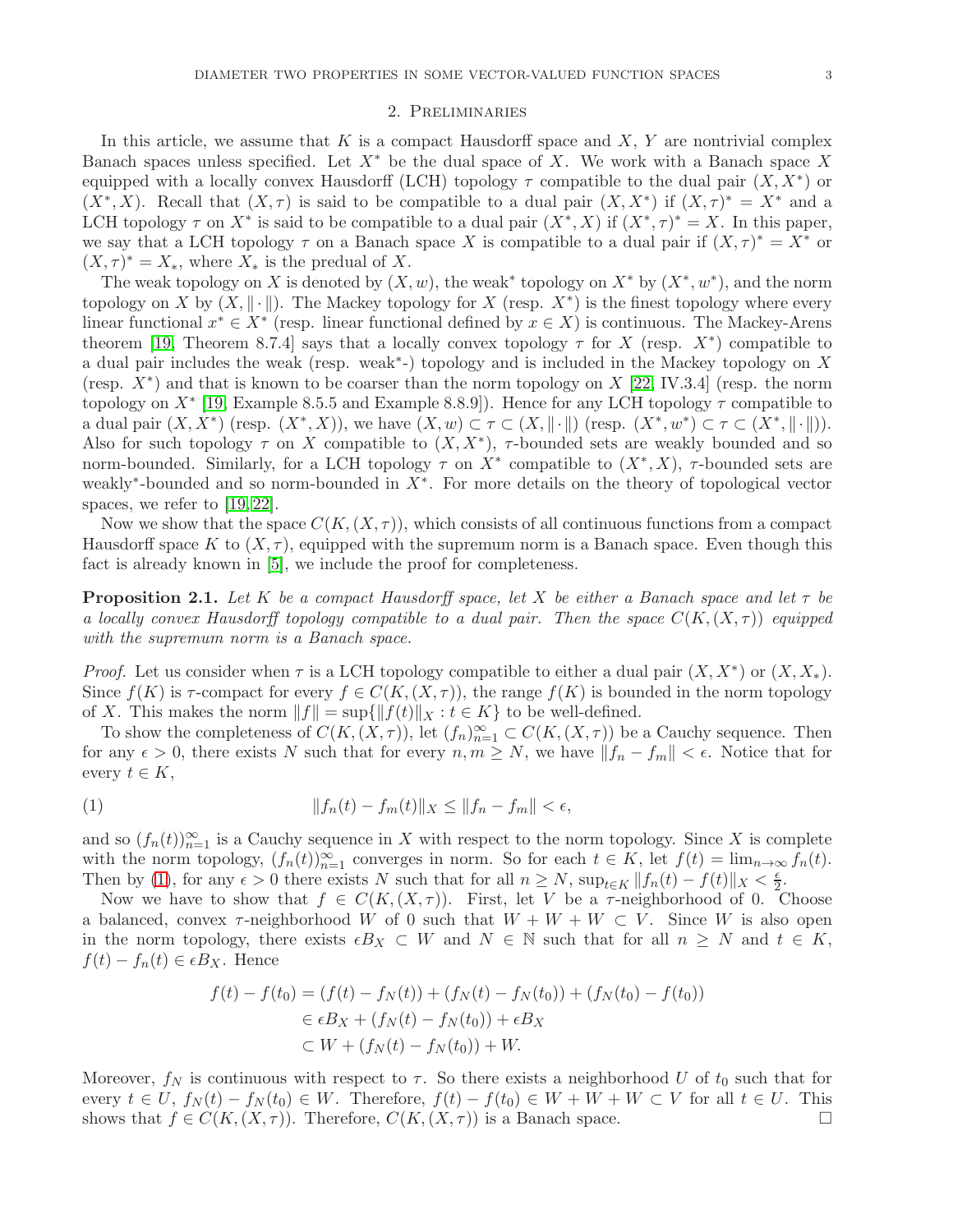Let  $\Omega$  be a Hausdorff space and  $C_b(\Omega)$  be the Banach algebra of all bounded continuous functions over  $\Omega$  equipped it the supremum norm. A function algebra  $A(\Omega)$  on  $\Omega$  is a closed subalgebra of  $C_b(\Omega)$  that separates the points of  $\Omega$  and contains constant functions. Here separating points means for each pair  $(s, t) \in \Omega \times \Omega$  with  $s \neq t$ , there exists  $f \in A(\Omega)$  such that  $f(s) \neq f(t)$ . If  $\Omega$  is a compact Hausdorff space, a function algebra is called a uniform algebra.

We introduce  $(X, \tau)$ -valued function space over a uniform algebra for a Banach space X as follows.

<span id="page-3-0"></span>**Definition 2.2.** Let X be a Banach space and  $\tau$  be a LCH topology on X compatible to a dual pair. A closed subspace  $A(K,(X,\tau))$  of  $C(K,(X,\tau))$  is said to be the  $(X,\tau)$ -valued function space over a uniform algebra A if the following two conditions are satisfied:

- (i) The base algebra, defined by  $A := \{y^* \circ f : f \in A(K, (X, \tau)), y^* \in (X, \tau)^*\},\$ is a uniform algebra over K.
- (ii)  $\phi f \in A(K, (X, \tau))$  for every  $\phi \in A$  and  $f \in A(K, (X, \tau))$  where  $(\phi f)(t) = \phi(t)f(t)$  for  $t \in K$ .

Notice that if  $X = \mathbb{C}$ , we have the usual uniform algebra A on K. When  $\tau$  is the norm topology, we call the space  $A(K,(X,\tau))$  an X-valued function space over a uniform algebra and denote the space by  $A(K, X)$ . Similar vector-valued version of a uniform algebra has been studied in [\[7\]](#page-14-6).

A point  $t_0 \in K$  is said to be a strong boundary point for a uniform algebra A if for every neighborhood U containing  $t_0$ , there exists  $f \in A$  such that  $f(t_0) = ||f|| = 1$  and  $\sup_{t \in K \setminus U} |f(t)| < 1$ . A subset  $S \subset X$  is said to be a boundary if for each  $f \in A$ , there exists an element  $t \in S$  such that  $|f(t)| = ||f||_{\infty}$ . The Shilov boundary  $\Gamma(A)$  of A is the smallest closed boundary of A and it is known that it is the intersection of all closed boundaries of A. For a uniform algebra, let  $K_A = \{ \lambda \in A^* : ||\lambda|| = \lambda(1_A) = 1 \}$ and denote the set of its extreme points by  $ex K_A$ . The set  $ex K_A$  is called the Choquet boundary of A. It is well-known that each  $\lambda \in \text{ex}\, K_A$  are associated with some elements  $x \in K$  and uniquely represented by the Dirac measure  $\delta_x$  [\[9,](#page-14-7) Lemma 4.3.2]. For this reason, we use  $\Gamma_0(A)$  to denote the set of such elements  $x \in K$  corresponding to the elements in the Choquet boundary. Also, the set of strong boundary points and  $\Gamma_0(A)$  coincide with each other when we consider a uniform algebra A over a compact Hausdorff space K [\[9,](#page-14-7) Theorem 4.3.5]. It is known that the Shilov boundary  $\Gamma(A)$  of a uniform algebra A is the closure of its Choquet boundary  $\Gamma_0(A)$  [\[9,](#page-14-7) Corollary 4.3.7.a].

Now we recall the Urysohn-type lemma that is extensively used throughout this article.

<span id="page-3-2"></span>**Lemma 2.3.** [\[8,](#page-14-8) Lemma 2.5] Let  $A \subset C(K)$  be a uniform algebra and  $\Gamma_0$  be its Choquet boundary. Then, for every open set  $U \subset K$  with  $U \cap \Gamma_0 \neq \emptyset$  and  $0 < \epsilon < 1$ , there exists  $f \in A$  and  $t_0 \in U \cap \Gamma_0$ such that  $f(t_0) = ||f||_{\infty} = 1$ ,  $|f(t)| < \epsilon$  for every  $t \in K \setminus U$  and

$$
(2) \t\t |f(t)| + (1 - \epsilon)|1 - f(t)| \le 1 \t \text{ for all } t \in K.
$$

The following observation is useful for later.

<span id="page-3-1"></span>**Lemma 2.4.** Let X be a Banach space and let  $\tau$  be a LCH topology compatible to a dual pair. Suppose that  $A(K,(X,\tau))$  is a  $(X,\tau)$ -valued function space over the base algebra A and L is a closed boundary for A. The space of restrictions of elements of  $A(K,(X,\tau))$  to L is denoted by  $A(L,(X,\tau))$  and the restrictions of elements of A to L is denoted by  $A(L)$ . Then  $A(L,(X,\tau))$  is a  $(X,\tau)$ -valued function space over the base algebra  $A(L)$  and it is isometrically isomorphic to  $A(K,(X,\tau))$ .

*Proof.* Given  $f \in A(K, (X, \tau))$ , let  $f_{|L}$  be the restriction of f to L. Then we have

$$
||f|| = \sup{||f(t)|| : t \in K} = \sup{||x^*f(t)| : t \in K, x^* \in B_{(X,\tau)^*} \}
$$
  
= 
$$
\sup{||x^*f(t)| : t \in L, x^* \in B_{(X,\tau)^*} \} = \sup{||f(t)|| : t \in L} = ||f_L||.
$$

So  $A(L,(X,\tau))$  is a surjective isometric image of  $A(K,(X,\tau))$  by the map  $f \mapsto f_{|L}$  and it is a closed subspace of  $C(L,(X,\tau))$ . It is easy to see that  $A(L,(X,\tau))$  satisfies the condition (i) and (ii) in the Definition [2.2](#page-3-0) and its base algebra is  $A(L)$ . This completes the proof.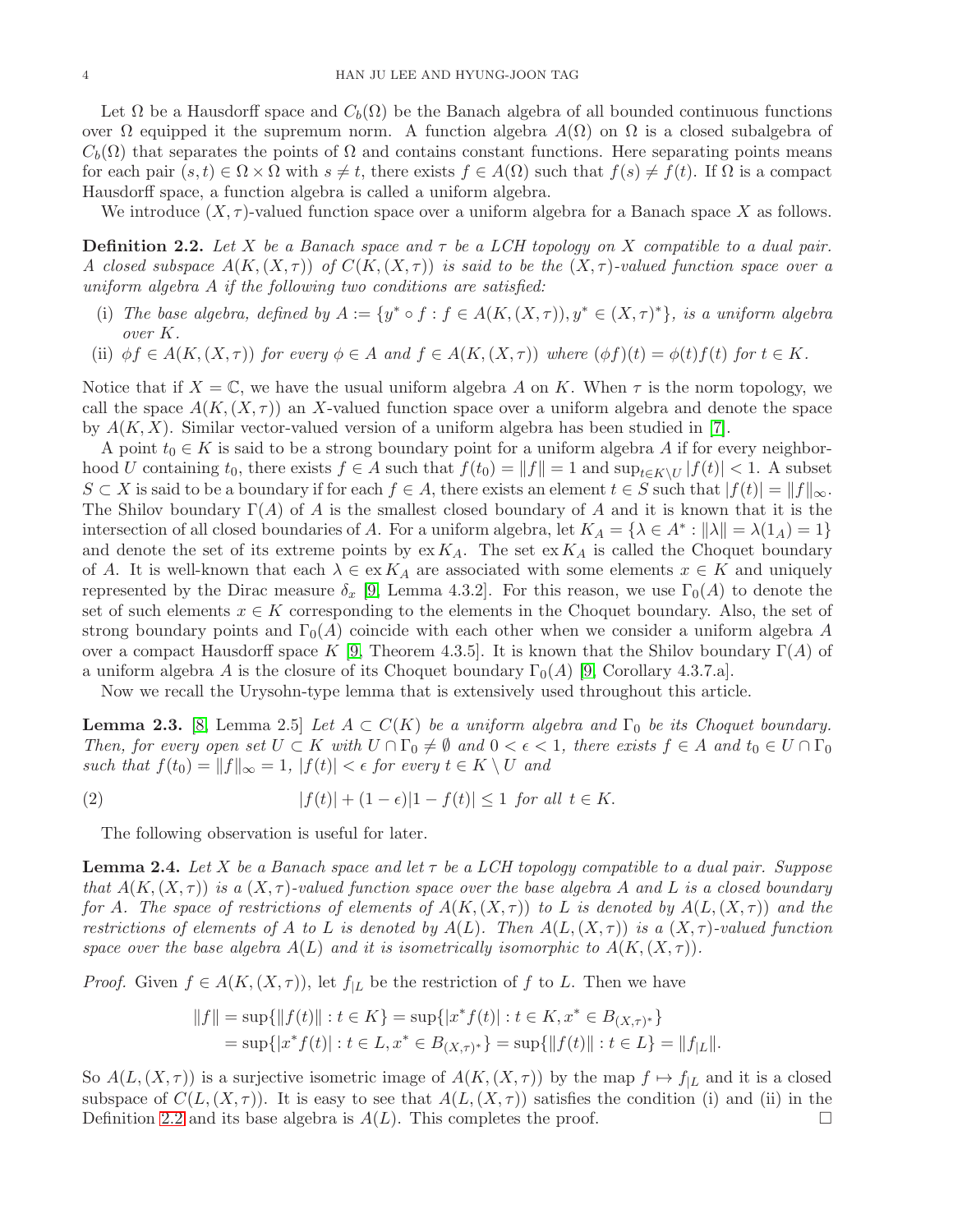Since the Shilov boundary  $\Gamma$  of a uniform algebra is a closed boundary of K, by Lemma [2.4](#page-3-1) or [\[17,](#page-15-8) Theorem 4.1.6]), a uniform algebra is isometric to a uniform algebra of its restrictions to Γ. We need another useful lemma on the isolated point of the Shilov boundary.

<span id="page-4-0"></span>**Lemma 2.5.** Let A be a uniform algebra on a compact Hausdorff space K and let  $t_0$  be an isolated point of the Shilov boundary  $\Gamma$  of A. Then there exists a function  $\phi \in A$  such that  $\phi(t_0) = ||\phi|| = 1$ and  $\phi(t) = 0$  for  $t \in \Gamma \setminus \{t_0\}.$ 

*Proof.* Since  $t_0$  is an isolated point of Γ, there is an open set such that  $U \cap \Gamma = \{t_0\}$ . The set of strong boundary points  $\Gamma_0$  is dense in  $\Gamma$ . So the point  $t_0 \in \Gamma$  is in fact a strong boundary point of A. By definition of a strong boundary point, there exists a function  $\psi \in A$  such that  $\psi(t_0) = ||\psi|| = 1$ and  $\sup_{t\in K\setminus U}|\psi(t)| < 1$ . Note that  $\{(\psi_{|\Gamma})^n\}_{n=1}^{\infty}$  converges uniformly in  $C(L)$ . By the isometry of the map from  $f \in A$  to its restriction  $f_{|L}$  to  $L$ ,  $\{\psi^n\}_{n=1}^{\infty}$  is Cauchy in A and converges uniformly to  $\phi$  in A. Now it is clear that  $\phi(t) = 0$  for  $t \in \Gamma \setminus \{t_0\}$  and  $\phi(t_0) = ||\phi|| = 1$ . Thus, we obtain the desired function.  $\Box$ 

#### 3. A short remark on the SSD2P of function algebras

First we start with what is known as the symmetric strong diameter two property (SSD2P) that is stronger than the SD2P.

**Definition 3.1.** [\[4,](#page-14-1) Definition 1.3] A Banach space X has the symmetric strong diameter two property (SSD2P) if whenever  $n \in \mathbb{N}$ ,  $S_1, \ldots, S_n$  are slices of  $B_X$ , and  $\epsilon > 0$ , there exists  $x_i \in S_i$ ,  $i =$  $1, 2, 3, \ldots, n$ , and  $y \in B_X$  such that  $x_i \pm y \in S_i$  for every  $i \in \{1, 2, 3, \ldots, n\}$  and  $||y|| > 1 - \epsilon$ .

It has been already known from [\[3,](#page-14-0) Theorem 4.2] that the infinite dimensional uniform algebra over a compact Hausdorff space has the SSD2P and their proof method is extended to show the SSD2P of somewhat regular subspaces of the space  $C_0(L)$  of continuous functions over a locally compact Hausdorff space  $L$  vanishing at infinity [\[4,](#page-14-1) Theorem 2.2].

**Definition 3.2.** [\[4,](#page-14-1) Definition 2.1] Let L be a locally compact Hausdorff space and  $C_0(L)$  be the space of continuous functions over L vanishing at infinity. A linear subspace Y of  $C_0(L)$  is somewhat regular, if whenever V is a non-empty open subset of L and  $0 < \epsilon < 1$ , there is an  $f \in Y$  such that

$$
||f|| = 1
$$
 and  $|f(x)| \le \epsilon$  for every  $x \in L \setminus V$ .

We make a few remarks here. In view of Lemma [2.3](#page-3-2) we can easily verify that the infinite dimensional uniform algebra A over a compact Hausdorff space  $K$  is an example of somewhat regular subspace of  $C(\Gamma)$  due to the fact that A is isometric to  $A(\Gamma)$  and that  $\Gamma_0 = \Gamma_0(A)$  is dense in  $\Gamma = \Gamma(A)$  because K is compact. In addition, Lemma [2.3](#page-3-2) is a special case of the Urysohn-type lemma for somewhat regular subspaces (see [\[4,](#page-14-1) Lemma 2.4]) that targets on uniform algebras.

**Theorem 3.3.** [\[4,](#page-14-1) Theorem 2.2] The infinite dimensional uniform algebra A over a compact Hausdorff space K has the SSD2P.

Now let  $C_b(B_X)$  be the space of bounded, complex-valued, continuous functions on the unit ball  $B_X$ of a Banach space X. The space  $A_b(B_X)$  is a closed subalgebra of  $C_b(B_X)$  that consists of holomorphic functions on the interior of  $B_X$ . The space  $A_u(B_X)$  is a closed subalgebra of  $C_b(B_X)$  that consists of functions in  $A_b(B_X)$  that are uniformly continuous on  $B_X$ . From the fact that function algebras  $A_b(B_X)$  and  $A_u(B_X)$  are isometric to a uniform algebra on a compact Hausdorff space via the Gelfand transformation (see [\[16,](#page-15-9) Proposition 2] or Theorem [4.5\)](#page-7-0), we can deduce the following fact on the SSD2Ps of  $C_b(B_X)$ ,  $A_b(B_X)$  and  $A_u(B_X)$ .

**Corollary 3.4.** Let X be a Banach space. The function algebras  $C_b(B_X)$ ,  $A_b(B_X)$  and  $A_u(B_X)$  have the SSD2P.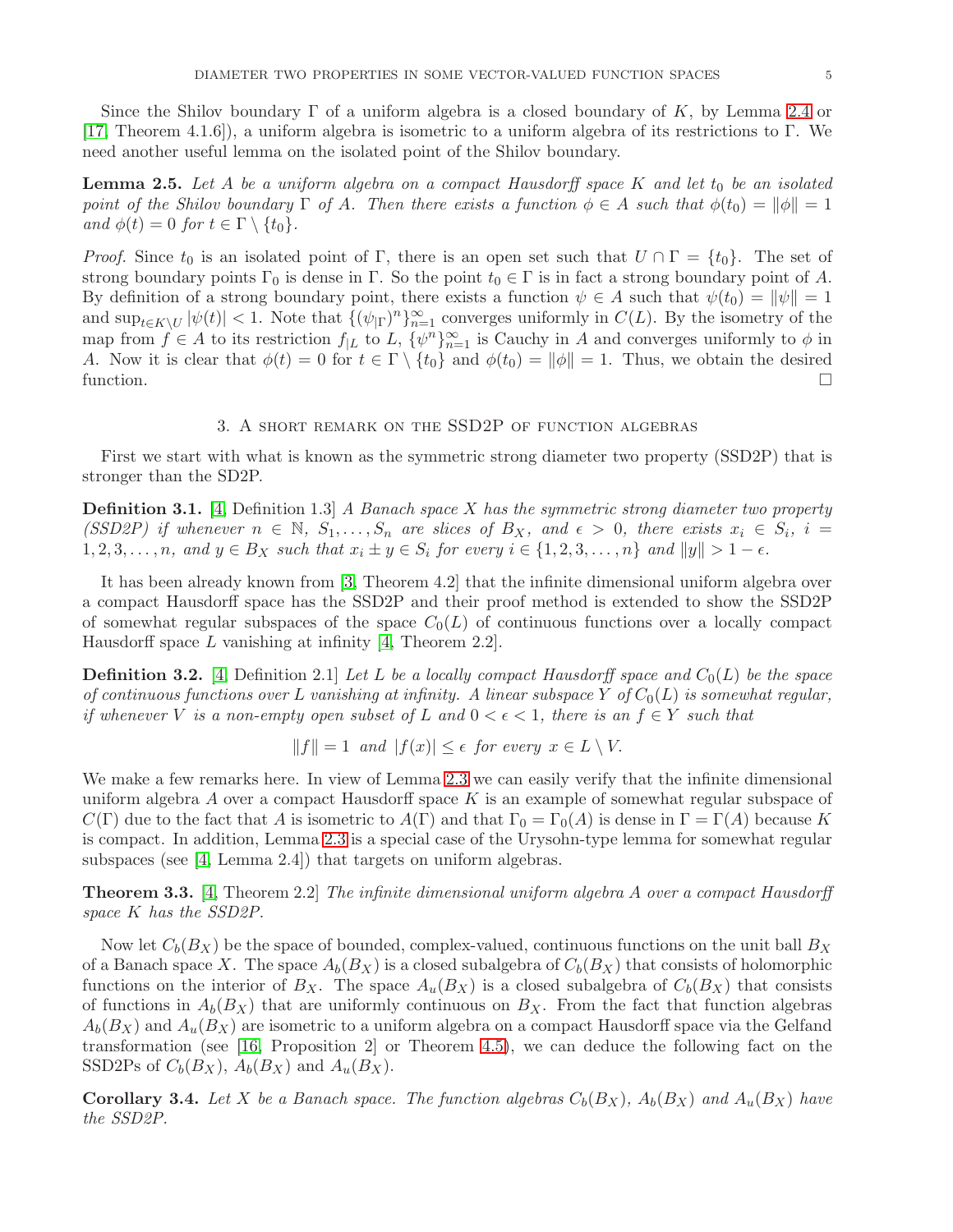#### 4. The D2P of vector-valued function spaces over a uniform algebra

Now we consider the space  $A(K,(X,\tau))$  where X is a Banach space with a locally convex Hausdorff topology  $\tau$  compatible with a dual pair. Here the norm of the space  $A = A(K)$  is denoted by  $\|\cdot\|_{\infty}$ . First we recall a useful fact about the D2P of a direct sum of two Banach spaces.

<span id="page-5-0"></span>**Lemma 4.1.** [\[5,](#page-14-3) Lemma 2.2] Let X be a Banach space satisfying the diameter two property. Then for any arbitrary Banach space Y,  $X \oplus_{\infty} Y$  has the diameter two property.

Here we present the main result of this section.

<span id="page-5-1"></span>**Theorem 4.2.** Let K be a compact Hausdorff space and X be a Banach space endowed with a locally convex Hausdorff topology  $\tau$  compatible to a dual pair. If the base algebra A is infinite dimensioanl, then the space  $A(K,(X,\tau))$  has the diameter two property, i.e. every nonempty weakly open subset of the unit ball has the diameter two.

*Proof.* In view of Lemma [2.4,](#page-3-1) we only have to show the D2P for  $A(\Gamma,(X,\tau))$  where  $\Gamma = \Gamma(A)$  is a Shilov boundary of a uniform algebra. Since A is infinite dimensional,  $\Gamma$  is infinite. We write  $A(\Gamma, X)$ instead of  $A(\Gamma,(X,\tau))$  for convenience.

Now let W be a nonempty weakly open subset of  $A(\Gamma, X)$ . Three cases will be considered.

(i) Assume that  $\Gamma$  is perfect. Let  $a \in W \cap S_{A(\Gamma,X)}$ . Then for every  $\delta > 0$ , there exists  $t_0 \in \Gamma$  such that  $||a(t_0)||_X > 1 - \delta$ . Also we can find  $f \in S_{(X,\tau)^*}$  such that  $\text{Re } f(a(t_0)) > 1 - \delta$  because  $(X,\tau)^* = X^*$  or  $(X,\tau)^* = X_*$ , where  $X_*$  is a predual of X.

Define  $U = \{t \in \Gamma : \text{Re } f(a(t)) > 1 - \delta\}$ . Notice that U contains  $t_0$ . Since  $t_0$  is a limit point of Γ, we can construct pairwise disjoint open subsets  $U_n \subset U$  for  $n \in \mathbb{N}$ . From the fact that  $\Gamma_0 = \Gamma_0(A)$  is dense in  $\Gamma$ , we know  $U_n \cap \Gamma_0 \neq \emptyset$  for all  $n \in \mathbb{N}$ . So by Lemma [2.3,](#page-3-2) for each  $n \in \mathbb{N}$ there exist  $\phi_n \in A$  and  $t_n \in U_n \cap \Gamma_0$  such that  $\phi_n(t_n) = ||\phi_n||_{\infty} = 1$ ,  $|\phi_n(t)| < \frac{\delta}{2^{n+2}}$  for  $t \in \Gamma \setminus U_n$ , and

$$
|\phi_n(t)| + \left(1 - \frac{\delta}{2^{n+2}}\right)|1 - \phi_n(t)| \le 1 \text{ for } t \in \Gamma.
$$

Define  $g_n = 1 - 2\phi_n$ . First we want to show that  $||g_n|| \leq 1 + \frac{\delta}{2^n}$ . For every  $t \in \Gamma$ ,

$$
|1 - 2\phi_n(t)| = \left| 1 - 2\phi_n(t) + \frac{\delta}{2^{n+2}} - \frac{\delta}{2^{n+2}} + \frac{\delta}{2^{n+1}}\phi_n(t) - \frac{\delta}{2^{n+1}}\phi_n(t) \right|
$$
  
\n
$$
\leq \left| \left( 1 - \frac{\delta}{2^{n+2}} \right) (1 - 2\phi_n(t)) \right| + \frac{\delta}{2^{n+2}} + \left| \frac{\delta}{2^{n+1}}\phi_n(t) \right|
$$
  
\n
$$
\leq \left| \left( 1 - \frac{\delta}{2^n} \right) (1 - \phi_n(t)) - \left( 1 - \frac{\delta}{2^n} \right) \phi_n(t) \right| + \frac{\delta}{2^n}
$$
  
\n
$$
\leq 1 - |\phi_n(t)| + |\phi_n(t)| + \frac{\delta}{2^n}
$$
  
\n
$$
\leq 1 + \frac{\delta}{2^n}.
$$

Hence  $||g_n||_{\infty} \leq 1 + \frac{\delta}{2^n}$ . Define  $h_n = \frac{g_n}{1+\delta/2^n}$ . Notice that  $h_n \in B_A$  for all  $n \in \mathbb{N}$  and that  $h_n(t)$ converges to 1 pointwise.

Now, let  $F \in A(\Gamma, X)^*$  be a bounded linear functional on  $A(\Gamma, X)$ . If we define  $\varphi(h) = F(ha)$ for  $h \in A$ ,  $\varphi$  is a bounded linear functional on A because  $|\varphi(h)| \leq ||F||_{A(\Gamma,X)^*} ||h||_{\infty} ||a|| <$  $||h||_{\infty}||F||_{A(\Gamma,X)^*} < \infty$  for all  $h \in A$ . By the Hahn-Banach extension theorem and the Riesz representation theorem,  $\varphi$  is represented by a regular complex Borel measure  $\mu$  and  $\varphi(h_n) =$  $\underline{\int_{\Gamma} h_n d\mu}$ . Moreover,  $\varphi(h_n) = \int_{\Gamma} h_n d\mu \rightarrow \int_{\Gamma} 1 d\mu = \varphi(1)$  by the bounded convergence theorem. Hence  $F(h_na) = \varphi(h_n) \to \varphi(1) = F(a)$  and so the functions  $h_na$  converges to a weakly in  $A(\Gamma, X)$ . Furthermore, we have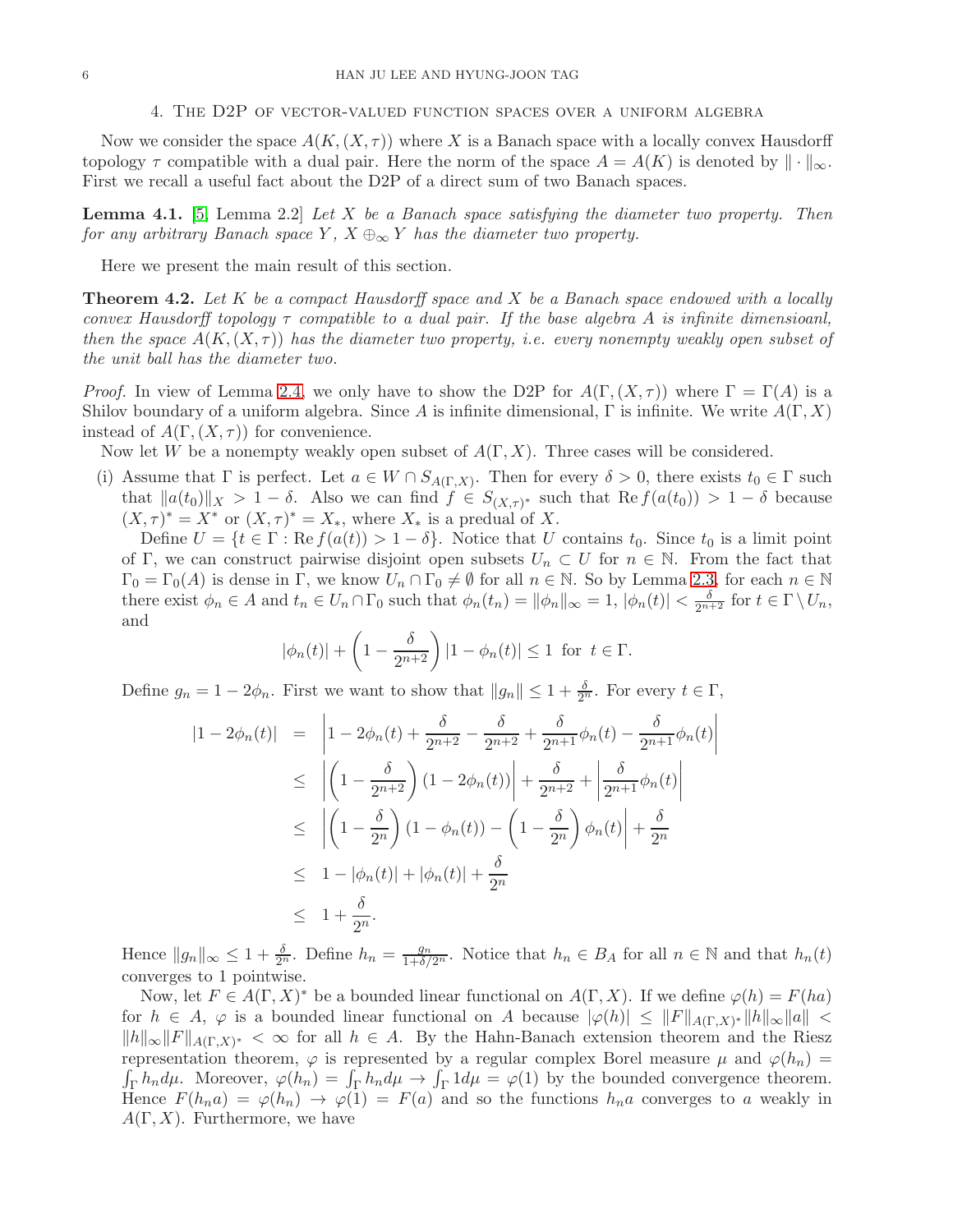$$
||a - h_n a|| \ge ||a(t_n) - h_n(t_n)a(t_n)||_X = |1 - h_n(t_n)||a(t_n)||_X
$$
  
\n
$$
\ge \frac{2 + \delta/2^n}{1 + \delta/2^n} \cdot \text{Re } f(a(t_n))
$$
  
\n
$$
\ge \left(2 - \frac{\delta/2^n}{1 + \delta/2^n}\right)(1 - \delta)
$$
  
\n
$$
\ge (2 - \delta)(1 - \delta)
$$
  
\n
$$
\ge 2 - 3\delta.
$$

Since  $\delta > 0$  is arbitrary, the diameter of  $W \cap B_{A(\Gamma,X)}$  is 2. The proof is finished.

(ii) Now we consider when  $\Gamma$  has infinitely many isolated points. Let  $(t_n)_{n=1}^{\infty}$  be a sequence of isolated points and  $t_0$  be the accumulation point of the sequence. Let  $a \in W \cap S_{A(\Gamma,X)}$ . Let U be a  $\tau$ -open neighborhood around 0 and let V be an  $\tau$ -open neighborhood around  $a(t_0) \neq 0$  such that  $U \cap V = \emptyset$ . Notice that every  $\tau$ -open neighborhood is also an open neighborhood in the norm topology on X. So by the continuity of a,  $a^{-1}(V)$  contains infinitely many  $t_n$ 's. Since U is norm-open, for each  $n \in \mathbb{N}$  there is  $\delta > 0$  such that  $\delta B_X \subset U$ . Hence  $a(t_n) \in V \subset X \setminus \delta B_X$ . That is,  $||a(t_n)||_X > \delta$  infinitely many  $n \in \mathbb{N}$ . So we may assume that  $||a(t_n)||_X > \delta$  for all  $n \in \mathbb{N}$ . Since  $\Gamma_0$  is dense in  $\Gamma$ , every isolated point  $t_n \in \Gamma$  is a strong boundary point. Hence by Lemma [2.5,](#page-4-0) there exists  $\phi_n \in A$  such that  $\phi_n(t_n) = ||\phi_n|| = 1$  and  $\phi_n(t) = 0$  for all  $t \in \Gamma \setminus \{t_n\}.$ 

Define  $g_n = 1 + \left(\frac{1}{\ln(t_n)}\right)$  $\frac{1}{\|a(t_n)\|_X} - 1\right)\phi_n + \left(\frac{-1}{\|a(t_{n+1})\|_X}\right)$  $\frac{-1}{\|a(t_{n+1})\|_X}-1$   $\phi_{n+1}$ . We see that  $g_n(t)$  converges to 1 pointwise,  $\sup_{n\in\mathbb{N}}||g_n||_{\infty} < 1+\frac{1}{\delta}$  and  $||g_na|| = 1$  for every  $n \in \mathbb{N}$ . Hence  $g_n \to 1$  weakly in A. Moreover,  $g_n a \to a$  weakly in  $A(\Gamma, X)$  by the same argument in (i). When we compute the diameter of the relatively weakly open set of  $B_{A(\Gamma,X)}$ , we have

$$
\text{diam}(W \cap B_{A(\Gamma,X)}) \ge ||g_{n+1}a - g_n a|| \ge ||g_{n+1}(t_{n+1})a(t_{n+1}) - g_n(t_{n+1})a(t_{n+1})||_X
$$
  
= 
$$
\frac{2}{||a(t_{n+1})||_X} ||a(t_{n+1})||_X = 2.
$$

(iii) Finally, let us consider when  $\Gamma$  has only finitely many isolated points  $t_1, t_2, \ldots, t_n$ . Denote  $\Gamma_1 = \{t_1, t_2, \ldots, t_n\}$  and the perfect subset of  $\Gamma$  by  $\Gamma_2 = \Gamma \backslash \Gamma_1$ . Since the set of strong boundary points are dense in Γ, we see that  $t_1, t_2, \ldots, t_n$  are also strong boundary points and for each  $i = 1, 2, \ldots, n$ , once again by Lemma [2.5,](#page-4-0) there exist  $\phi_i \in A(\Gamma)$  such that  $\phi_i(t_i) = 1$  and  $\phi_i(t) = 0$ for all  $t \neq t_i$ . Define a bounded linear operator  $P : A(\Gamma, X) \to A(\Gamma, X)$  by  $Pf = \sum_{i=1}^n \phi_i f$ . Then it is easy to check that P is a norm-one projection. Let  $B = P(A(\Gamma, X))$  and C be the restrictions of  $f \in A(\Gamma, X)$  to  $\Gamma_2$ . Then C is an  $(X, \tau)$ -valued function space over an infinite dimensional uniform algebra on  $\Gamma_2$ . We will show that  $A(\Gamma, X)$  is isometrically isomorphic to  $B \oplus_{\infty} C$ . Then by (i), C has diameter two property and Lemma [4.1](#page-5-0) completes the proof.

For  $f \in A(\Gamma, X)$ , define  $\Phi(f) = (P(f), f|_{\Gamma_2})$ . Then  $\Phi : A(\Gamma, X) \to B \oplus_{\infty} C$  is well-defined and an isometry as follows

$$
\|\Phi(f)\| = \max\{\|P(f)\|, \|f_{\Gamma_2}\|\} = \max\{\sup_{t \in \Gamma_1} \|f(t)\|_X, \sup_{t \in \Gamma_2} \|f(t)\|_X\} = \sup_{t \in \Gamma} \|f(t)\|_X = \|f\|.
$$

Given  $(f, g) \in B \oplus_{\infty} C$ , there exist  $f_1, f_2 \in A(\Gamma, X)$  such that  $f = P(f_1)$  and  $g = f_2|_{\Gamma_2}$ . Let  $h = P(f_1) + f_2 - P(f_2) \in A(\Gamma, X)$  and it is clear that  $\Phi(h) = (P(f_1), f_2|_{\Gamma_2}) = (f, g)$ . So  $\Phi$  is surjective. This shows that  $A(\Gamma, X)$  is isometrically isomorphic to  $B \oplus_{\infty} C$  and completes the proof.

 $\Box$ 

The norm, weak and weak-\* toplogies are compatible to a dual pair and we get the following.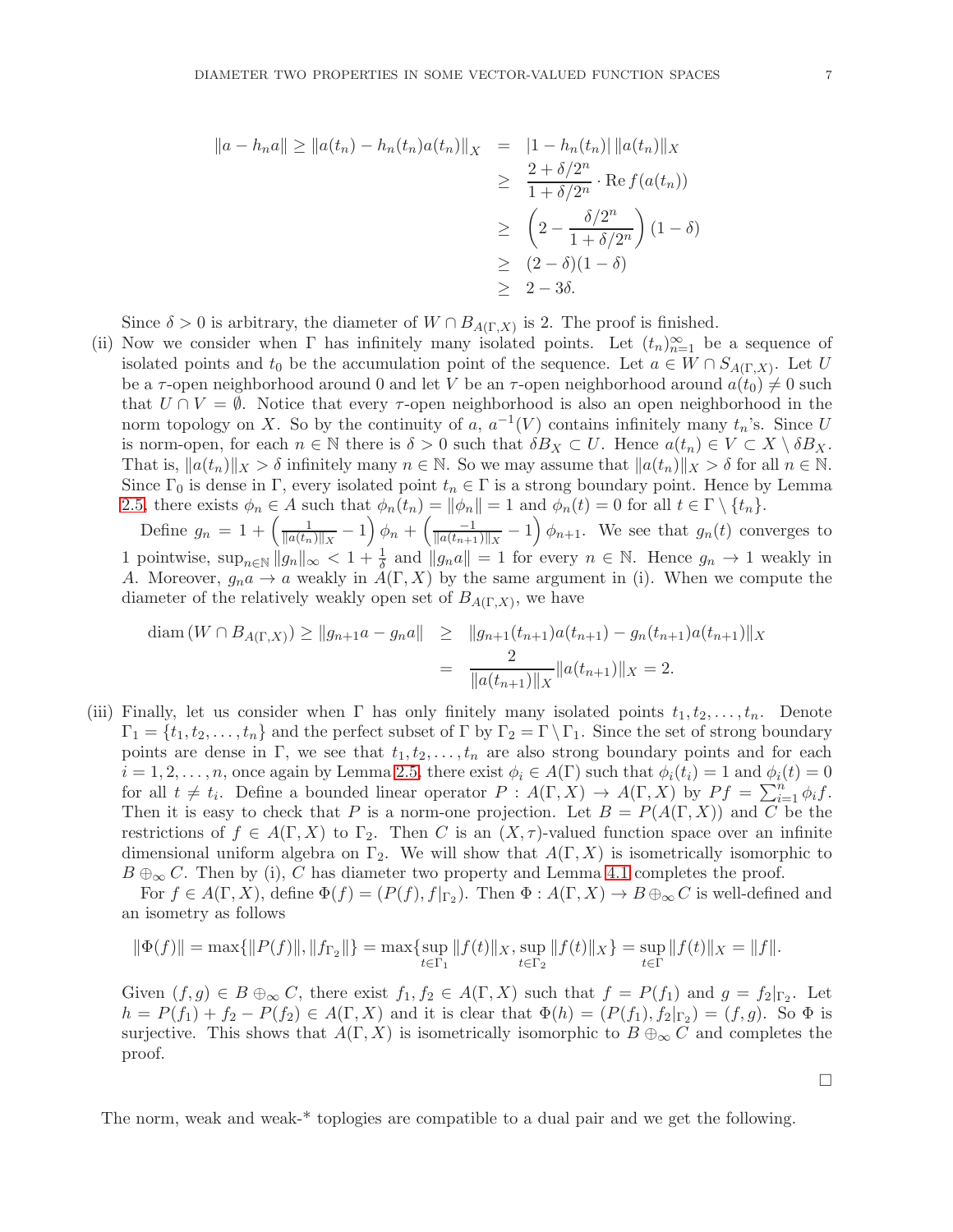**Corollary 4.3.** Let X be a Banach space and let K be an infinite compact Hausdorff space. Then the spaces  $A(K, X)$ ,  $A(K, (X, w))$ , and  $A(K, (X^*, w^*))$  have the D2P if their corresponding base algebras are infinite dimensional.

Now we introduce a Banach space X-valued function space (over a function space) on a Hausdorff space and we show that this pace is isometrically isomorphic to a  $(X^{**}, w^*)$ -valued function space over a uniform algebra. Let  $\Omega$  be a Hausdorff space and let X be a Banach space equipped with the norm topology. The space  $C_b(\Omega, X)$  is the Banach space of all bounded X-valued continuous functions over  $\Omega$  equipped it the supremum norm.

<span id="page-7-1"></span>**Definition 4.4.** Let X be a Banach space. An X-valued function space over a function algebra on  $\Omega$ , denoted by  $A(\Omega, X)$ , is a closed subspace of  $C_b(\Omega, X)$  satisfying

- (i) the base algebra  $A := \{x^* \circ f : f \in A(\Omega, X)\}\$ is a function algebra on  $\Omega$ .
- (ii)  $fg \in A(\Omega, X)$  for every  $f \in A$  and  $g \in A(\Omega, X)$ .

Given a function algebra A on a Hausdorff space  $\Omega$ , let  $M_A$  be its maximal ideal space consisting of all nonzero algebraic homomorphisms from A to  $\mathbb{C}$ .  $M_A$  is a compact Hausdorff space with the Gelfand topology [\[21,](#page-15-10) Theorem 11.9]. The Gelfand transform  $\ddot{f}: M_A \to \mathbb{C}$  of  $f \in A$  is defined by  $\hat{f}(\phi) = \phi(f)$ . Now for  $g \in A(\Omega, X)$  and  $x^* \in X^*$  let  $\hat{g}(\phi)(x^*) = \phi(x^* \circ g)$ . From the fact that

$$
|\hat{g}(\phi)(x^*)| = |\phi(x^* \circ g)| \le ||x^* \circ g||_{\infty} = \sup_{t \in \Omega} \{|x^*(g(t))|\} \le ||g|| ||x^*||_{X^*},
$$

the mapping  $\hat{g}(\phi)$  is a bounded linear functional on  $X^*$ . Moreover,  $\hat{g}: M_A \to X^{**}$  is continuous on  $M_A$  if we consider the weak<sup>\*</sup>-topology on  $X^{**}$ . Let  $A(M_A, (X^{**}, w^*))$  be the set of such  $\hat{g}$ 's.

<span id="page-7-0"></span>**Theorem 4.5.** Let X be a Banach space and  $A(\Omega, X)$  be an X-valued function space over a base algebra A on a Hausdorff space  $\Omega$ . Then  $A(\Omega, X)$  is isometrically isomorphic to an  $(X^{**}, w^*)$ -valued function space over a base algebra  $\hat{A}$  on the compact Hausdorff space  $M_A$ . In fact,  $M_A$  is the maximal ideal space of A with the Gelfand topology.

We split the proof of Theorem [4.5](#page-7-0) into several parts for readability. First we show that the mapping  $q \mapsto \hat{q}$  is an isometry.

**Proposition 4.6.** Let X be a Banach space, let  $A(\Omega, X)$  be an X-valued function space over a base algebra A on  $\Omega$  and let  $M_A$  be the maximal ideal space of A. Then for every  $g \in A(\Omega, X)$  and  $x^* \in X^*$ , the mapping  $g \mapsto \hat{g}$  where  $\hat{g} \in A(M_A, (X^{**}, w^*))$  is defined by  $\hat{g}(\phi)(x^*) = \phi(x^* \circ g)$  is an isometry.

*Proof.* By the fact that  $\|\phi\|_{\infty} = 1$  we obtain

$$
\|\hat{g}\| = \sup_{\phi \in M_A} \{ \|\hat{g}(\phi)\| \} = \sup_{\phi \in M_A} \sup_{x^* \in B_{X^*}} \{ |\hat{g}(\phi)(x^*)| \} = \sup_{\phi \in M_A} \sup_{x^* \in B_{X^*}} \{ |\phi(x^* \circ g) \} \n\le \sup_{x^* \in B_{X^*}} \{ \|x^* \circ g\|_{\infty} \} \n= \sup_{x^* \in B_{X^*}} \sup_{t \in \Omega} \{ |(x^* \circ g)(t)| \} \n\le \sup_{t \in \Omega} \{ \|g(t)\|_{X} \} = \|g\|.
$$

To show the reverse inequality, let  $\phi_t \in M_A$  be an evaluation functional at  $t \in \Omega_0 = \{t \in \Omega : g(t) \neq 0\}.$ Then we have

$$
||g|| = \sup_{t \in \Omega_0} \{ ||g(t)||_X \} = \sup_{t \in \Omega_0} \sup_{x^* \in B_{X^*}} \{ |(x^* \circ g(t))| \} = \sup_{t \in \Omega_0} \sup_{x^* \in B_{X^*}} \{ |\phi_t(x^* \circ g) \} \n\leq \sup_{\phi \in M_A} \sup_{x^* \in B_{X^*}} \{ |\phi(x^* \circ g) \} \n= \sup_{\phi \in M_A} \sup_{x^* \in B_{X^*}} \{ |\hat{g}(\phi)(x^*)| \} \n\leq \sup_{\phi \in M_A} \{ ||\hat{g}(\phi)|| \} = ||\hat{g}||,
$$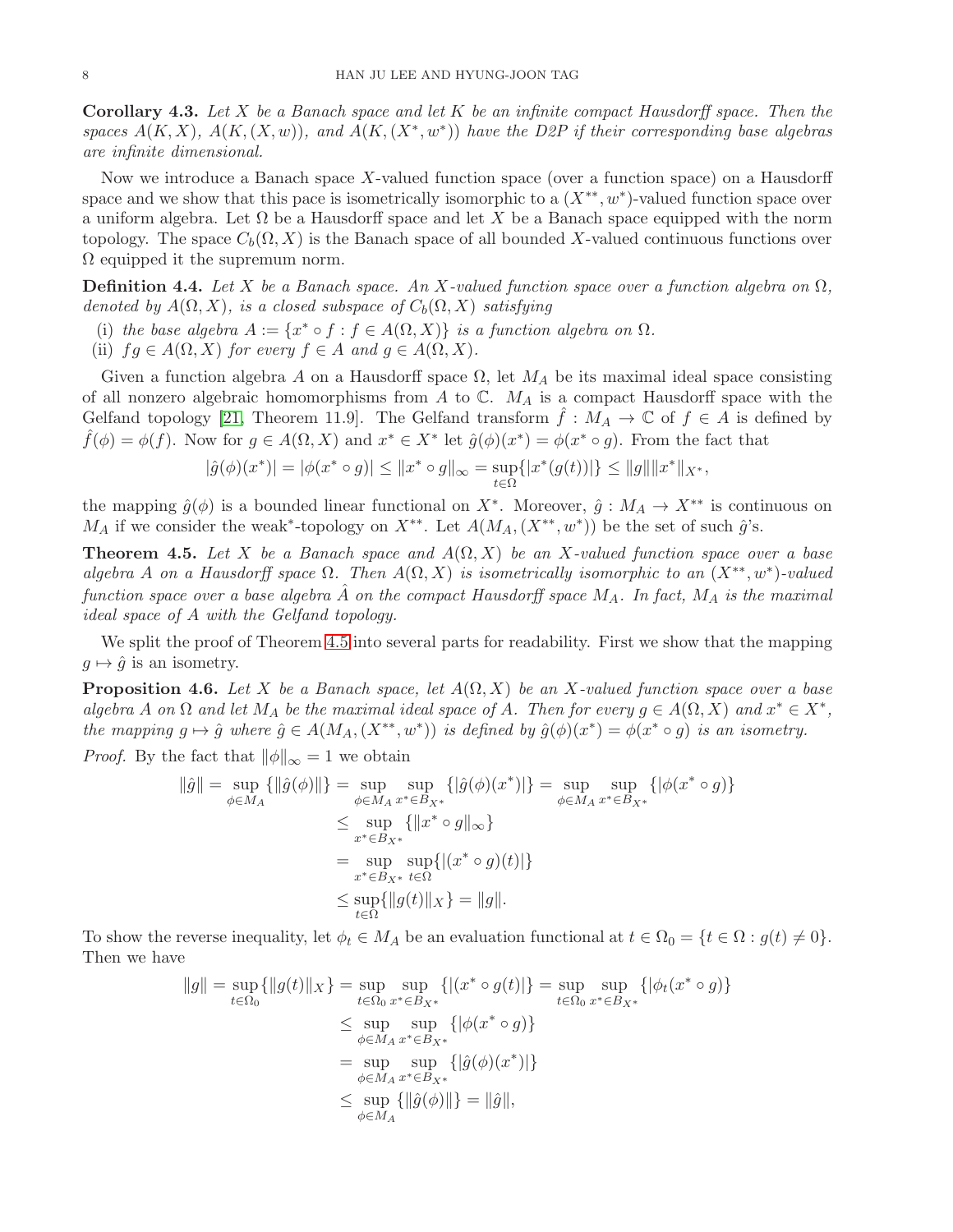so the mapping  $g \mapsto \hat{g}$  is an isometry.

Now we show that the space  $A(M_A,(X^{**},w^*))$  satisfies the condition (i) and (ii) in the Definition [2.2](#page-3-0) for a  $(X, \tau)$ -valued function space over a uniform algebra on a compact Hausdorff space.

**Proposition 4.7.** Let X be a Banach space, let  $A(\Omega, X)$  be a X-valued function space over a base algebra A on  $\Omega$ , and let  $M_A$  be the maximal ideal space of A. Then the space

$$
A_1 = \{ x^* \circ \hat{g} : \hat{g} \in A(M_A, (X^{**}, w^*)) \text{ and } x^* \in X^* \}
$$

is a uniform algebra over  $M_A$ .

*Proof.* From the definition of the Gelfand transformation, notice that  $x^* \circ \hat{g}(\phi) = \phi(x^* \circ g) = \widehat{x^* \circ g}(\phi)$ . Hence we can rewrite  $A_1 = \{x \cdot \infty g : g \in A(\Omega, X) \text{ and } x^* \in X^*\}.$  We see that the set  $A_1$  is, in fact, the image of the Gelfand transformation on A. Thus A is isometrically isomorphic to  $A_1$  and so  $A_1$  is a closed subalgebra of  $C(M_A)$  that separates the points of  $M_A$  and contains constant functions. This shows that  $A_1$  is a uniform algebra over  $M_A$ .

**Proposition 4.8.** Suppose that X is a Banach space and  $A(\Omega, X)$  is an X-valued function space over a base algebra A on  $\Omega$ . Let  $M_A$  be the maximal ideal space of A and let

$$
A_1 = \{ x^* \circ \hat{g} : \hat{g} \in A(M_A, (X^{**}, w^*)) \text{ and } x^* \in X^* \}.
$$

Then  $\phi \cdot \hat{g} \in A(M_A, (X^{**}, w^*))$  for every  $\phi \in A_1$  and  $\hat{g} \in A(M_A, (X^{**}, w^*))$ .

*Proof.* Let  $\hat{f}, \hat{g} \in A(M_A, (X^{**}, w^*))$  and let  $x^* \circ \hat{f} \in A_1$  where  $x^* \in (X^{**}, w^*)^* = X^*$ . We claim that  $(x^* \circ \hat{f}) \cdot \hat{g} \in A(M_A, (X^{**}, w^*))$ . Note first that  $h = (x^* \circ f) \cdot g \in A(\Omega, X)$ . We need to show that  $\hat{h} = (x^* \circ \hat{f}) \cdot \hat{g}.$ 

Since  $\widehat{x^* \circ f}(\phi) = x^* \circ \widehat{f}(\phi) = \phi(x^* \circ f)$  for every nonzero algebra homomorphism  $\phi \in M_A$ , we have  $\hat{h}(\phi)(y^*) = (\widehat{x^* \circ f} \cdot \hat{g})(\phi)(y^*) = (x^* \circ \hat{f})(\phi) \cdot \hat{g}(\phi)(y^*) = ((x^* \circ \hat{f}) \cdot \hat{g})(\phi)(y^*)$ 

for  $y^* \in X^*$ . Therefore,  $\hat{h} = (x^* \circ \hat{f}) \cdot \hat{g}$  and this proves our claim.

Theorem [4.2](#page-5-1) and Theorem [4.5](#page-7-0) prove the following.

**Corollary 4.9.** Suppose that X is a Banach space and  $A(\Omega, X)$  is an X-valued function space over a function algebra A on a Hausdorff space  $\Omega$ . If the base algebra A is infinite dimensional, then  $A(\Omega, X)$ has the D2P.

For Banach spaces X and Y, let  $C_b(B_X, Y)$  be the bounded Y-valued continuous functions on the unit ball  $B_X$ . The space  $A_b(B_X, Y)$  is defined to be a closed subspace of  $C_b(B_X, Y)$  that consists of holomorphic funcions on the interior of  $B_X$  and the space  $A_u(B_X, Y)$  is a closed subspace of  $A_b(B_X, Y)$ consisting of uniformly continuous functions on  $B_X$ . It is easy to check that  $C_b(B_X, Y)$ ,  $A_b(B_X, Y)$ and  $A_u(B_X, Y)$  are Y-valued function spaces in Definition [4.4.](#page-7-1) Hence we prove the following.

**Corollary 4.10.** Let X and Y be Banach spaces. Then  $C_b(B_X, Y)$ ,  $A_b(B_X, Y)$  and  $A_u(B_X, Y)$  have the D2P.

# 5. DAUGAVET POINTS AND  $\Delta$ -POINTS ON VECTOR-VALUED FUNCTION SPACES OVER A UNIFORM **ALGEBRA**

In this section, we present another application of Lemma [2.3](#page-3-2) to the Daugavet points and ∆-points of  $A(K, X)$  with respect to its Shilov boundary of the base algebra. Recall that a Banach space X has the Daugavet property if for every rank-one operator  $T : X \to X$  satisfies  $||I + T|| = 1 + ||T||$ . Wellknown examples are  $L_1(\mu)$  and  $L_\infty(\mu)$  where  $\mu$  is a nonatomic measure [\[11,](#page-15-11) [18\]](#page-15-12) and  $C(K)$  where K does not have isolated points [\[10\]](#page-15-13). An infinite dimensional uniform algebra over a compact Hausdorff space satisfies the Daugavet property if the Shilov boundary does not contain isolated points [\[25,](#page-15-14) [26\]](#page-15-15). More generally, if a locally compact Hausdorff space  $L$  does not have isolated points, somewhat regular

$$
\Box
$$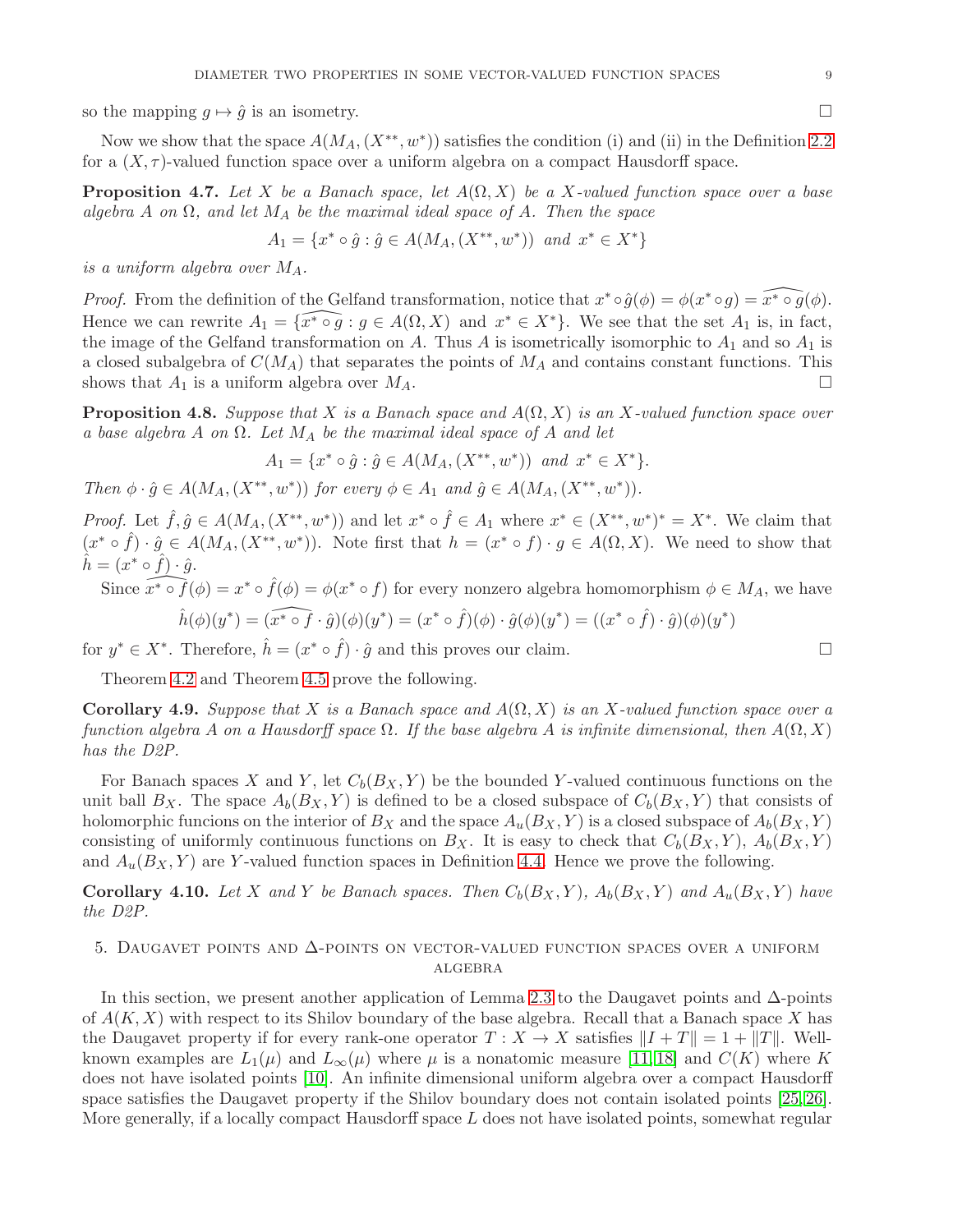subspaces of  $C_0(L)$  also have the Daugavet property [\[4\]](#page-14-1). Similar results are extended to vector-valued spaces. The space  $C(K, X)$  has the Daugavet property if K does not have isolated points [\[24\]](#page-15-5). A subspace  $A^X$  of  $C(K, X)$ , defined by  $A^X = \{f \in C(K, X) : x^* \circ f \in A\}$  where A is a uniform algebra, is known to satisfy the Daugavet property from the fact that it satisfies the polynomial Daugavet property [\[7\]](#page-14-6).

We mentioned earlier that we can investigate the Daugavet property and the DLD2P of Banach spaces through the Daugavet and  $\Delta$ -points. So it is clear that the nonexistence of isolated points in the Shilov boundary of an infinite dimensional uniform algebra implies that every point on the unit sphere  $S_A$  is a Daugavet point. However, a characterization of Daugavet points and  $\Delta$ -points on an infinite dimensional uniform algebra has not been known. In [\[1\]](#page-14-4), the  $\Delta$ -points and the Daugavet points for  $C(K)$  are determined by norm-attainment at a limit point of K. Motivated by this result, we provide a characterization for the Daugavet points and the  $\Delta$ -points on the vector-valued function space  $A(K, X)$  over a uniform algebra when X is uniformly convex. First we have the following observation on the  $\Delta$ -points.

<span id="page-9-1"></span>**Lemma 5.1.** [\[1,](#page-14-4) Lemma 2.1] Let X be a Banach space. The following are equivalent:

- (i)  $x \in S_X$  is a  $\Delta$ -point.
- (ii) for every  $x^* \in X^*$  with  $x^*x = 1$ , the projection  $P = x^* \otimes x$  satisfies  $||I P|| \ge 2$ .

We show that if  $f \in S_{A(K,(X,\tau))}$  attains its norm at a limit point on the Shilov boundary of its base algebra with the additional condition  $A \otimes X \subset A(K,(X,\tau))$ , it is a Daugavet point. For a function algebra A on  $\Omega$  and a Banach space X,  $A \otimes X$  means the set of all functions  $f \otimes x$  ( $f \in A$ ,  $x \in X$ ) defined by  $(f \otimes x)(t) = f(t)x$   $(t \in \Omega)$ .

<span id="page-9-0"></span>**Theorem 5.2.** Let K be a compact Hausdorff space and let X be a Banach space endowed with a locally convex Hausdorff topology  $\tau$  compatible to a dual pair. Suppose that a function space  $A(K,(X,\tau))$  over a base algebra A satisfies the additional condition that  $A \otimes X \subset A(K,(X,\tau))$  and let  $\Gamma$  be the Shilov boundary of A. If f is a norm-one element of  $A(K,(X,\tau))$  and there is a limit point to of  $\Gamma$  such that  $||f|| = ||f(t_0)||_X$ , then f is a Daugavet point.

*Proof.* Suppose that  $||f|| = ||f(t_0)||_X = 1$  for a limit point  $t_0$  of Γ. Since Γ is closed,  $t_0$  is an element of Γ. Let  $A(\Gamma,(X,\tau))$  be set of all restrictions of  $f \in A(K,(X,\tau))$  to the Shilov boundary Γ. By Lemma [2.4,](#page-3-1) the mapping, defined by  $g \in A(K, (X, \tau)) \mapsto g|_{\Gamma}$ , is an isometry. So it is enough to show that  $f|_{\Gamma}$  is a Daugavet point of  $A(\Gamma,(X,\tau))$  and we may assume that  $K=\Gamma$ . Denote the base algebra of  $A(K,(X,\tau))$  as A.

Now fix  $g \in B_{A(K,(X,\tau))}$  and  $\epsilon > 0$ . Let U be an open set containing t<sub>0</sub> such that  $|| f(t) - f(t_0)||_X < \epsilon$ for every  $t \in U$ . By the Hausdorff condition and the fact that  $t_0$  is a limit point of Γ, we can find pairwise disjoint nonempty open subsets  $U_1, U_2, \ldots$  such that  $U_n \subset U$  for each  $n \in \mathbb{N}$ . Since the set of strong boundary points is dense in Γ, each  $U_n$  contains a strong boundary point. By Lemma [2.3,](#page-3-2) for each  $n \in \mathbb{N}$ , there exist  $\phi_n \in A$  and  $t_n \in U_n \cap \Gamma_0$  such that  $\phi_n(t_n) = ||\phi_n||_{\infty} = 1$ ,  $|\phi_n(t)| < \frac{\epsilon}{3 \cdot 2^n}$  for all  $t \in K \setminus U_n$ , and

$$
|\phi_n(t)| + \left(1 - \frac{\epsilon}{3 \cdot 2^n}\right)|1 - \phi_n(t)| \le 1 \text{ for all } t \in K.
$$

Now for each  $n \in \mathbb{N}$ , define a function  $g_n(t) = \left(1 - \frac{\epsilon}{3 \cdot 2^n}\right)\left(1 - \phi_n(t)\right)g(t) - \phi_n(t)f(t_0)$ . Then  $g_n$  is an element of  $A(K,(X,\tau))$  and we show that  $g_n \in B_{A(K,(X,\tau))}$  for all  $n \in \mathbb{N}$ . It is easy to see that for all  $t \in K$ ,

$$
||g_n(t)||_X = \left\|(1 - \frac{\epsilon}{3 \cdot 2^n})(1 - \phi_n(t))g(t) - \phi_n(t)f(t_0)\right\|_X \le \left(1 - \frac{\epsilon}{3 \cdot 2^n}\right)|1 - \phi_n(t)| + |\phi_n(t)| \le 1.
$$

Hence  $||g_n|| \leq 1$ . Notice that  $g_n(t_n) = -f(t_0)$ . This implies that

$$
||f - g_n|| \ge ||f(t_n) - g_n(t_n)||_X = ||f(t_n) + f(t_0)||_X > 2||f(t_0)||_X - ||f(t_n) - f(t_0)||_X \ge 2 - \epsilon,
$$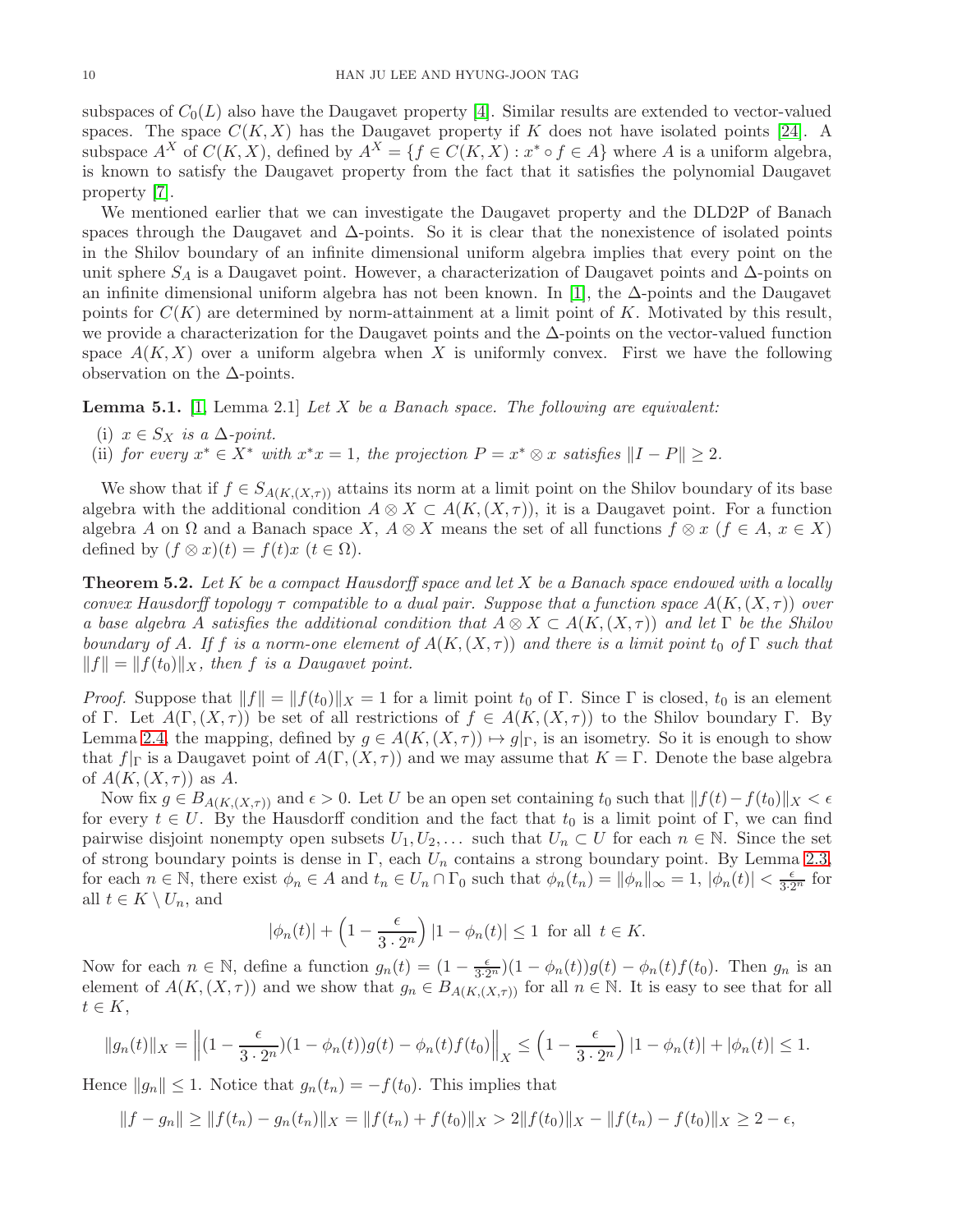and so  $g_n \in \Delta_{\epsilon}(f)$ . Furthermore, for every  $t \in U_n$  we see that

$$
\|g(t) - g_n(t)\|_X = \|g(t) - \left(1 - \frac{\epsilon}{3 \cdot 2^n}\right)(1 - \phi_n(t))g(t) + \phi_n(t)f(t_0)\|_X
$$
  
= 
$$
\left\|\frac{\epsilon}{3 \cdot 2^n}g(t) + \left(1 - \frac{\epsilon}{3 \cdot 2^n}\right)\phi_n(t)g(t) + \phi_n(t)f(t_0)\right\|_X
$$
  

$$
\leq \frac{\epsilon}{3 \cdot 2^n} + \left(1 - \frac{\epsilon}{3 \cdot 2^n}\right) + 1 = 2.
$$

Since  $|\phi_n(t)| < \frac{\epsilon}{3 \cdot 2^n}$  for  $t \in K \setminus U_n$ , we also have

$$
||g(t) - g_n(t)||_X = \left\| \frac{\epsilon}{3 \cdot 2^n} g(t) + \left( 1 - \frac{\epsilon}{3 \cdot 2^n} \right) \phi_n(t) g(t) + \phi_n(t) f(t_0) \right\|_X
$$
  
\n
$$
\leq \frac{\epsilon}{3 \cdot 2^n} + \left( 1 - \frac{\epsilon}{3 \cdot 2^n} \right) \frac{\epsilon}{3 \cdot 2^n} + \frac{\epsilon}{3 \cdot 2^n} < \frac{\epsilon}{2^n}.
$$

From the fact that each  $U_n$ 's are pairwise disjoint, we obtain, for each  $t \in \bigcup_{n=1}^m U_n$ ,

$$
\left\| g(t) - \frac{1}{m} \sum_{n=1}^{m} g_n(t) \right\|_X \le \frac{1}{m} \left( 2 + \left( \frac{\epsilon}{2} + \frac{\epsilon}{4} + \dots + \frac{\epsilon}{2^m} \right) \right) = \frac{1}{m} \left( 2 + \left( 1 - \frac{1}{2^m} \right) \epsilon \right)
$$

and for each  $t \in K \setminus \cup_{n=1}^m U_n$ , we have

$$
\left\|g(t)-\frac{1}{m}\sum_{n=1}^m g_n(t)\right\|_X \leq \frac{1}{m}\left(\frac{\epsilon}{2}+\frac{\epsilon}{4}+\cdots+\frac{\epsilon}{2^m}\right)=\frac{1}{m}\left(1-\frac{1}{2^m}\right)\epsilon.
$$

Hence, we get

$$
\left\| g - \frac{1}{m} \sum_{n=1}^{m} g_n \right\| \leq \frac{1}{m} \left( 2 + \left( 1 - \frac{1}{2^m} \right) \epsilon \right).
$$

By taking the limit  $m \to \infty$ , we show that  $g \in \overline{\text{conv}}\Delta_{\epsilon}(f)$ . Hence  $B_X = \overline{\text{conv}}\Delta_{\epsilon}(f)$ , in other words, f is a Daugavet point.

From this, we obtain a sufficient condition for the Daugavet property of  $A(K, X)$  since the map  $t \mapsto ||f(t)||$  is continuous on a compact space and attains its maximum on K if  $\tau$  is norm topology and  $f \in A(K, X)$ .

<span id="page-10-1"></span>**Corollary 5.3.** Let K be a compact Hausdorff space and let X be a Banach space. Suppose that a function space  $A(K, X)$  over a base algebra A satisfies the additional condition that  $A \otimes X \subset A(K, X)$ . If the Shilov boundary  $\Gamma$  of the base algebra A does not have isolated points, then  $A(K, X)$  has the Daugavet property.

Furthermore, when X is uniformly convex, Daugevet points and  $\Delta$ -points are the same in  $A(K, X)$ and characterized by the norm-attainment at a limit point of Γ. Recall that the modulus of convexity  $\delta_X(\epsilon)$  of a Banach space X is defined by for  $0 < \epsilon < 2$ 

$$
\delta_X(\epsilon) = \inf \left\{ 1 - \left\| \frac{x+y}{2} \right\| : x, y \in B_X, \|x-y\| \ge \epsilon \right\}.
$$

A Banach space X is said to be uniformly convex if  $\delta_X(\epsilon) > 0$  for each  $0 < \epsilon < 2$ .

<span id="page-10-0"></span>**Theorem 5.4.** For a uniformly convex Banach space X and a compact Hausdorff space K, let  $\Gamma$  be the Shilov boundary of the base algebra A of a function space  $A(K, X)$  and let  $f \in S_{A(K, X)}$ . Then  $(i) \Longrightarrow (ii) \Longrightarrow (iii) holds.$ 

(i) f is a Daugavet point.

(ii) f is a  $\Delta$ -point.

(iii) there is a limit point  $t_0$  of  $\Gamma$  such that  $||f|| = ||f(t_0)||_X$ .

Moreover, if we assume the additional condition that  $A \otimes X \subset A(K,X)$ , then (i), (ii) and (iii) are equivalent.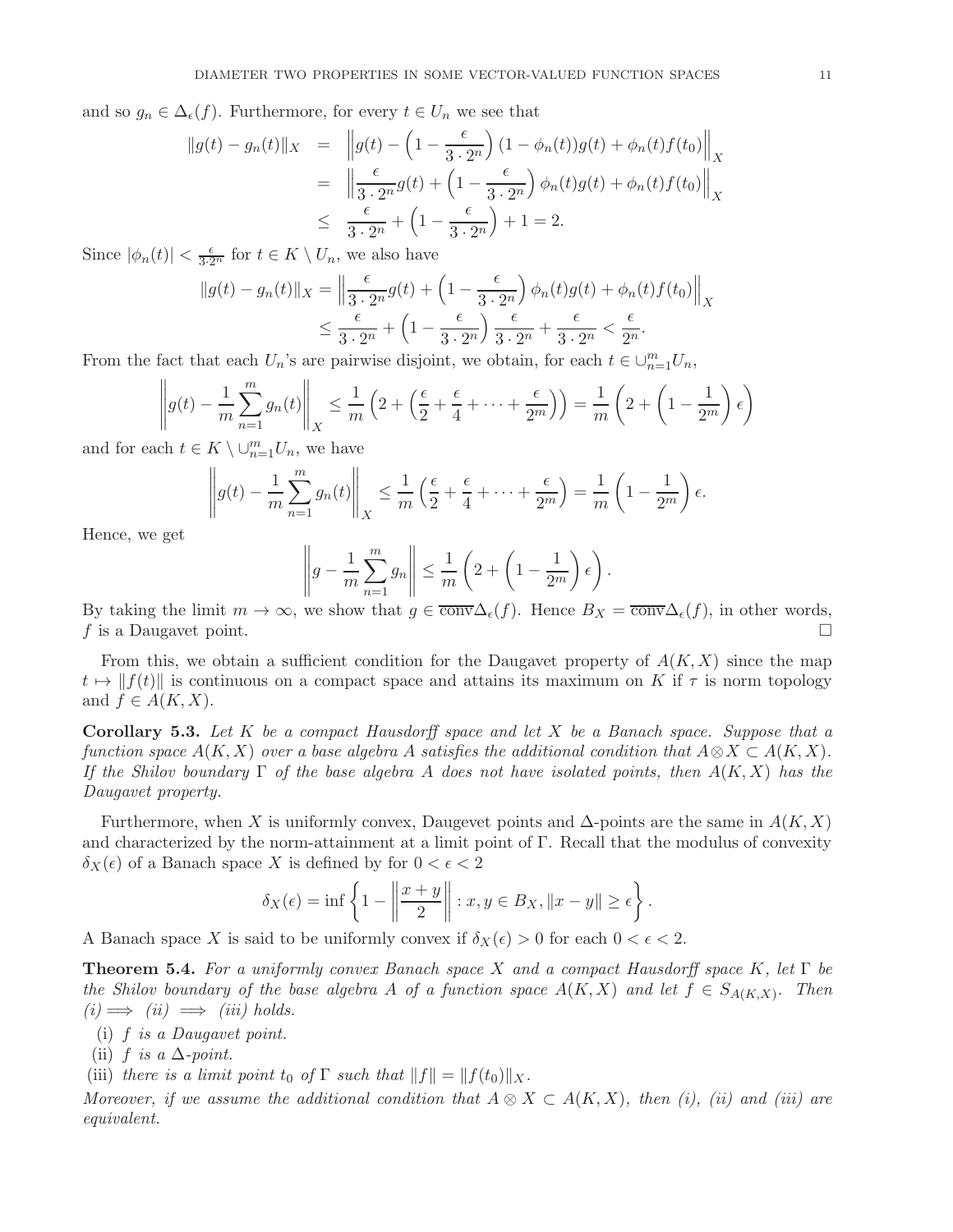*Proof.* In view of Lemma [2.4,](#page-3-1)  $A(K, X)$  is isometric to  $A(\Gamma, X)$  and so it is enough to prove our claim with respect to  $f_{\vert \Gamma} \in S_{A(\Gamma,X)}$ . So we may assume that  $K = \Gamma$ . (i)  $\implies$  (ii) is clear from their definitions. (iii)  $\implies$  (i) is already shown in Theorem [5.2](#page-9-0) with the additional assumption that  $A \otimes X \subset A(K, X)$ . Hence we only need to show (ii)  $\implies$  (iii).

Assume to the contrary that  $f \in S_{A(K,X)}$  is a  $\Delta$ -point but  $||f|| \neq ||f(t)||_X$  for every limit point of K. Let  $F = \{t \in K : ||f(t)||_X = 1\}$ . Then F only contains isolated points of K by the assumption and is nonempty. Since K is compact, we also see that  $|F| < \infty$ . For each  $t \in F$  we can always find  $x_t^* \in S_{X^*}$  such that  $x_t^*(f(t)) = 1$ .

Since X is uniformly convex, let  $\delta = \delta_X \left( \frac{1}{2l} \right)$  $\frac{1}{2|F|}$  > 0, where |F| is the number of elements of F. If  $\text{Re } x_t^*(x) \geq 1 - \delta \text{ and } x \in B_X, \text{ then } \Big\|$  $x+f(t)$  $\left|\frac{f(t)}{2}\right| \geq \text{Re } x_t^* \left(\frac{x+f(t)}{2}\right)$  $\frac{f(t)}{2}$   $\geq 1 - \frac{1}{2}$  $\frac{1}{2}\delta > 1 - \delta_X \left( \frac{1}{2|I|} \right)$  $\frac{1}{2|F|}$ . This means that  $||x - f(t)|| < \frac{1}{2|t|}$  $\frac{1}{2|F|}$  by the definition of  $\delta_X$ . Hence

(3) if 
$$
\operatorname{Re} x_t^*(x) \ge 1 - \delta
$$
 and  $x \in B_X$  then  $||x - f(t)||_X \le \frac{1}{2|F|}$  for every  $t \in F$ .

<span id="page-11-0"></span>Let  $\epsilon = 1 - \max_{t \in K \setminus F} ||f(t)||_X > 0$ . Define a bounded linear functional  $\psi$  on  $A(K, X)$  by

$$
\psi(g) = \frac{1}{|F|} \sum_{t \in F} x_t^*(g(t)),
$$

where  $g \in A(K, X)$ . Notice that  $\|\psi\| = \psi(f) = 1$  and this defines a bounded projection  $P : A(K, X) \to$  $A(K, X)$  by  $P(g) = \psi(g)f$  for  $g \in A(K, X)$ . It is clear that  $||P|| = ||P(f)|| = ||f|| = 1$ . We see that P is in fact a norm-one projection on  $A(K, X)$ . Then in view of Lemma [5.1,](#page-9-1) we should have  $||I - P|| \geq 2$ . But we show that in fact  $||I - P|| < 2$ .

<span id="page-11-1"></span>For a given  $g \in B_{A(K,X)}$ , if  $t \in K \setminus F$  we have

(4) 
$$
\|g(t) - Pg(t)\|_X = \|g(t) - \psi(g)f(t)\|_X \le 1 + \|f(t)\|_X \le 2 - \epsilon.
$$

Now we divide F into two parts. Let  $t_0 \in F_1 = \{t \in F : |x_t^*(g(t))| \geq 1 - \delta\}$ . Then there exists a scalar  $\lambda_0 \in B_{\mathbb{C}}$  such that  $|x_{t_0}^*(g(t_0))| = \lambda_0 x_{t_0}^*(g(t_0)) = x_{t_0}^*(\lambda_0 g(t_0)) \geq 1 - \delta$ . Then by [\(3\)](#page-11-0), we have  $\|\lambda g(t_0) - f(t)\|_X \leq \frac{1}{2|t|}$  $\frac{1}{2|F|}$ . Then

$$
||g(t_0) - Pg(t_0)||_X = \left\| g(t_0) - \frac{1}{|F|} \sum_{t \in F} x_t^*(g(t)) f(t_0) \right\|_X \le \left\| g(t_0) - \frac{1}{|F|} x_{t_0}^*(g(t_0)) f(t_0) \right\|_X + \frac{|F| - 1}{|F|}
$$
  
= 
$$
\left\| \lambda_0 g(t_0) - \frac{1}{|F|} x_{t_0}^*(\lambda_0 g(t_0)) f(t_0) \right\|_X + \frac{|F| - 1}{|F|}.
$$

From the fact that  $x_{t_0}^*(\lambda_0 g(t_0)) \leq 1$ , we have  $1 - \frac{1}{|F|}$  $\frac{1}{|F|}x_{t_0}^*(\lambda_0 g(t_0)) \geq 0$ . Hence

$$
\left\| \lambda_0 g(t_0) - \frac{1}{|F|} x_{t_0}^* (\lambda_0 g(t_0)) f(t_0) \right\|_X \leq \| \lambda_0 g(t_0) - f(t_0) \|_X + \| f(t_0) \|_X \left( 1 - \frac{1}{|F|} x_{t_0}^* (\lambda_0 g(t_0)) \right) \leq \frac{1}{2|F|} + 1 - \frac{1}{|F|} (1 - \delta),
$$

and so

<span id="page-11-2"></span>(5) 
$$
||g(t_0) - Pg(t_0)||_X \le \frac{1}{2|F|} + 1 - \frac{1}{|F|}(1 - \delta) + \frac{|F| - 1}{|F|} \le 2 - \frac{1}{2|F|}.
$$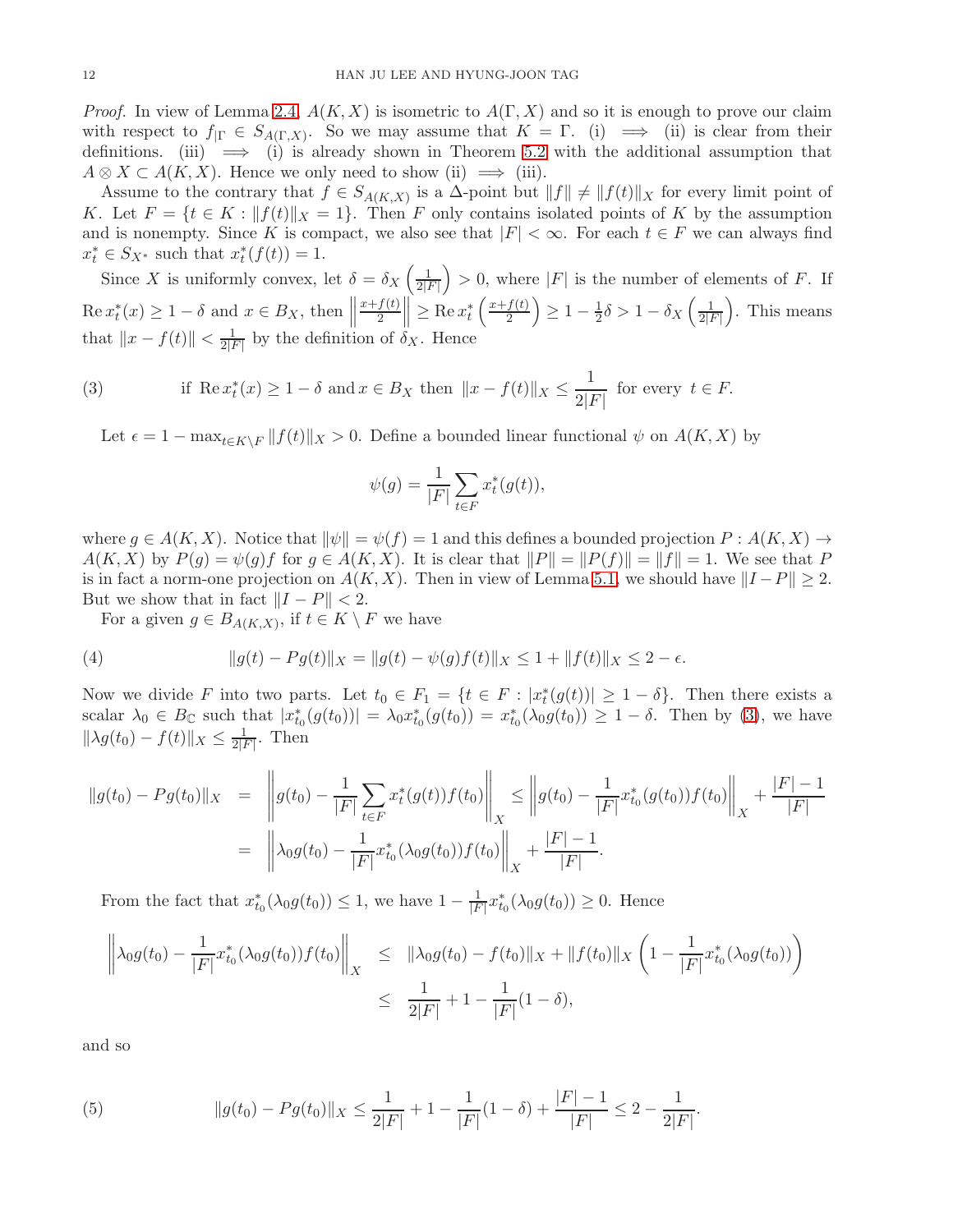When  $t_0 \in F_2 = F \setminus F_1$ , we have  $|x_{t_0}^*(g(t_0))| < 1 - \delta$ . So we see that

$$
||g(t_0) - Pg(t_0)||_X \le ||\lambda_0 g(t_0) - \frac{1}{|F|} x_{t_0}^* (\lambda_0 g(t_0)) f(t_0)||_X + \frac{|F| - 1}{|F|}.
$$
  

$$
\le 1 + \frac{1}{|F|} (1 - \delta) + \frac{|F| - 1}{|F|} \le 2 - \frac{\delta}{|F|}.
$$

Hence, with [\(4\)](#page-11-1) and [\(5\)](#page-11-2) we obtain  $||g - Pg|| \le \max\{2 - \frac{1}{2l}\}$  $\frac{1}{2|F|}, 2-\frac{\delta}{|F|}$  $\frac{\delta}{|F|}, 2-\epsilon$  < 2. Since  $g \in B_{A(K,X)}$  is chosen arbitrarily,  $||I - P|| < 2$ , and we get a contradiction.

Since  $\mathbb C$  is uniformly convex, we have the following consequences for a scalar-valued uniform algebra.

**Corollary 5.5.** Let K be a compact Hausdorff space and let  $\Gamma$  be the Shilov boundary of  $A(K)$ . Then for  $f \in S_{A(K,X)}$ , the following are equivalent:

- (i) f is a Daugavet point.
- (ii) f is a  $\Delta$ -point.
- (iii) there is a limit point t<sub>0</sub> of  $\Gamma$  such that  $||f||_{\infty} = |f(t_0)|$ .

By the characterization given in Theorem [5.4,](#page-10-0) we show when the Daugavet property, DD2P, and DLD2P of  $A(K, X)$  are equivalent to each other.

**Theorem 5.6.** Let X be a uniformly convex Banach space, let K be a compact Hausdorff space, and let  $\Gamma$  be the Shilov boundary of the base algebra of  $A(K,X)$ . Then  $(i) \implies (ii) \implies (iii) \implies (iv)$ holds:

- (i)  $A(K, X)$  has the Daugavet property.
- (ii)  $A(K, X)$  has the DD2P.
- (iii)  $A(K, X)$  has the DLD2P.
- (iv) The Shilov boundary  $\Gamma$  does not have isolated points.

Moreover, if we assume the additional condition that  $A \otimes X \subset A(K,X)$ , then (i), (ii), (iii) and (iv) are equivalent.

*Proof.* Since  $A(K, X)$  is isometric to  $A(\Gamma, X)$  by Lemma [2.4,](#page-3-1) showing the equivalence for  $A(\Gamma, X)$  is enough. It is a well-known that (i)  $\implies$  (ii)  $\implies$  (iii) [\[6\]](#page-14-5). By Corollary [5.3,](#page-10-1) we have (iv)  $\implies$  (i) with the additional assumption that  $A \otimes X \subset A(K, X)$ .

Finally we prove (iii)  $\implies$  (iv). Assume that  $A(\Gamma, X)$  has the DLD2P but the Shilov boundary  $\Gamma$ of the base algebra of  $A(K, X)$  has an isolated point  $t_0$ . Since the set of strong boundary points  $\Gamma_0$ is dense in Γ, this  $t_0$  is also in Γ<sub>0</sub>. Then by Lemma [2.5](#page-4-0) there is  $\phi \in A$  such that  $\phi(t_0) = 1 = ||\phi||$ and  $\phi(t) = 0$  for all  $t \in \Gamma \setminus \{t_0\}$ . Since  $\phi$  is in the base algebra A, there is  $g \in A(\Gamma, X)$  such that  $\phi = x^* \circ g$  for some  $x^* \in X^*$ . Then  $g(t_0) \neq 0$  and let  $h = \frac{\phi}{\ln(t_0)}$  $\frac{\varphi}{\|g(t_0)\|_X}g$ . So h is an element of  $A(K, X)$ . Since  $||h|| = ||h(t_0)|| = 1$  and  $||h(t)|| = 0$  for every point t of  $\Gamma$  other than  $t_0$ . So  $||h(t)|| = 0$  for every limit point t of Γ. Hence in view of Theorem [5.4,](#page-10-0) we see that  $h \in S_{A(K,X)}$  is not a  $\Delta$ -point, and this is a contradiction to our assumption that  $A(K, X)$  has the DLD2P, which states that every function in  $S_{A(K,X)}$  is a ∆-point. Therefore (iii)  $\implies$  (iv) is proved.  $\Box$ 

As we mentioned before, it is well-known that the nonexistence of isolated points on the Shilov boundary implies that the scalar-valued uniform algebra has the Daugavet property [\[25,](#page-15-14) [26\]](#page-15-15). Here we have something even further that the Daugavet property, DD2P, and DLD2P are equivalent to each other.

<span id="page-12-0"></span>**Corollary 5.7.** Let K be a compact Hausdorff space and let  $\Gamma$  be the Shilov boundary of a uniform algebra A. Then the following are equivalent:

- (i) A has the Daugavet property.
- (ii) A has the DD2P.
- (iii) A has the DLD2P.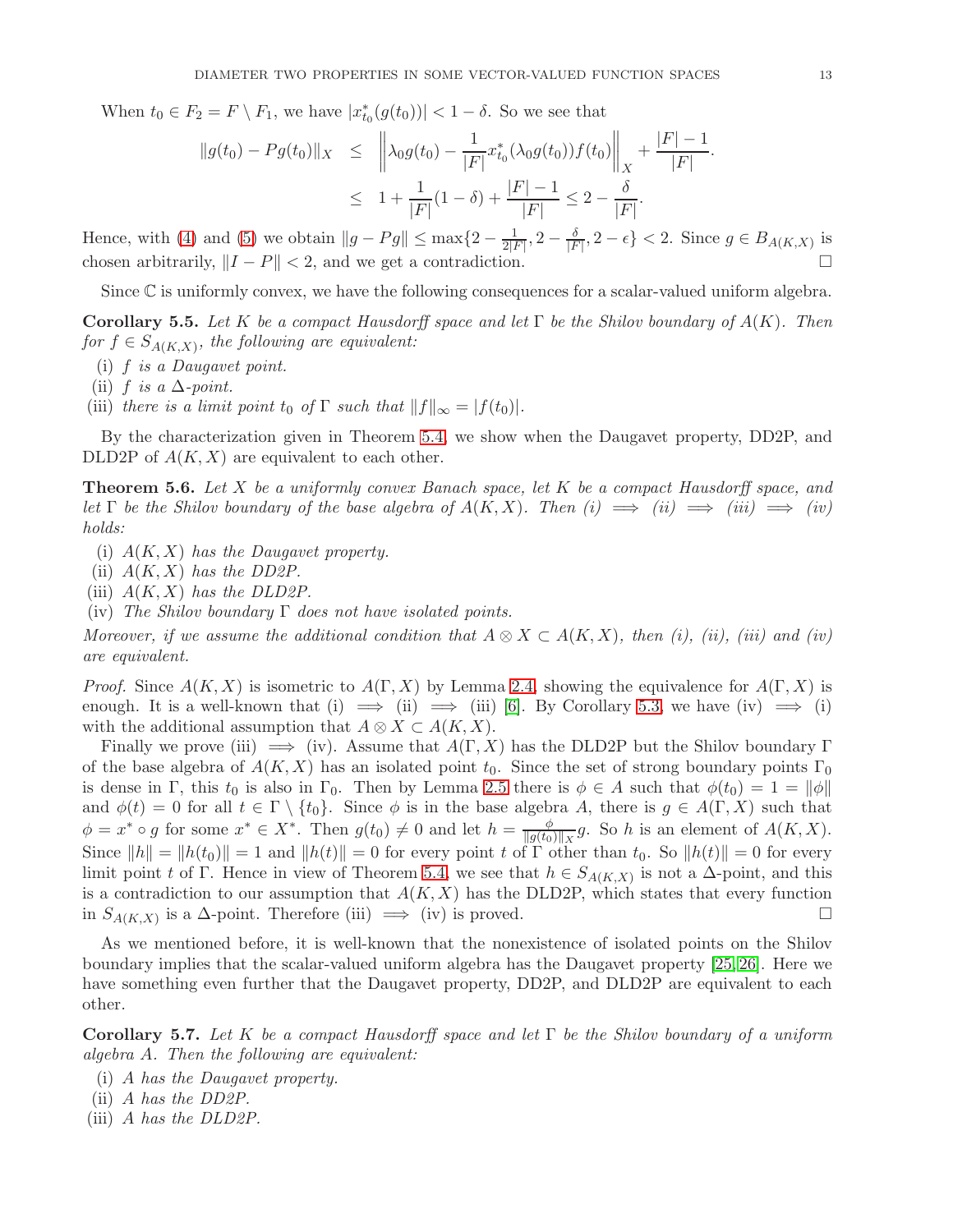## (iv) The Shilov boundary  $\Gamma$  does not have isolated points.

We conclude this article with showing when the space  $A(K, X)$  has the convex-DLD2P. But here we take a slightly different approach. To use Lemma [2.3](#page-3-2) we need to find a limit point of  $\Gamma$  that is also a strong boundary point, but the existence of such point does not seem to be guaranteed in general. So here we use a different version of the Urysohn-type lemma for strong peak points. For a uniform algebra A over a compact Hausdorff space K, an element  $t_0 \in K$  is said to be a strong peak point if there exists a function  $f \in A$  such that  $|f(t_0)| = ||f||_{\infty}$  and  $||f||_{\infty} > \sup\{|f(t)| : t \in K \setminus U\}$  for every open neighborhood U of  $t_0$ . Let us denote the set of all strong peak points for A by  $\rho(A)$ .

<span id="page-13-0"></span>**Lemma 5.8.** [\[15,](#page-15-16) Lemma 3] Let  $\Omega$  be a Hausdorff space and A be a subalgebra of  $C_b(\Omega)$ . Suppose that U is an open subset of  $\Omega$  and  $t_0 \in U \cap \rho(A)$ . Then given  $0 < \epsilon < 1$ , there exists  $\phi \in A$  such that  $\|\phi\| = 1 = \phi(t_0)$ ,  $\sup_{t \in K \setminus U} |\phi(t)| < \epsilon$ , and for all  $t \in \Omega$ ,

$$
|\phi(t)| + (1 - \epsilon)|1 - \phi(t)| \le 1.
$$

The original statement of Lemma [5.8](#page-13-0) is given with  $\|\phi\| = 1 = |\phi(t_0)|$ . However, if we observe the proof of Lemma 3 in [\[15\]](#page-15-16) carefully, it is easy to see that the statement without the absolute value also holds.

**Theorem 5.9.** For a compact Hausdorff space K and a uniformly convex Banach space X, suppose that a function space  $A(K, X)$  over a base algebra A satisfies the additional condition that  $A \otimes X \subset$  $A(K, X)$ . Let  $\Gamma'$  be the set of limit points in the Shilov boundary  $\Gamma$  of the base algebra A and let  $\rho(A)$ the set of all strong peak points for A. If  $\rho(A) \cap \Gamma' \neq \emptyset$ , then the space  $A(K, X)$  has the convex-DLD2P.

*Proof.* By the isometry in Lemma [2.4,](#page-3-1) we may assume that  $K = \Gamma$ . We need to show that  $S_{A(K,X)} \subset$  $\overline{\text{conv}}\Delta$ , where  $\Delta$  is the set of all  $\Delta$ -points of  $A(K, X)$ .

Fix  $f \in S_{A(K,X)}$ . Pick  $t_0 \in \rho(A) \cap K'$  and let  $\lambda = \frac{1 + ||f(t_0)||_X}{2}$  $\frac{(l_0)|X|}{2}$ . For  $\epsilon > 0$ , let U be an open neighborhood containing t<sub>0</sub> such that  $|| f(t) - f(t_0)||_X < \epsilon$ . By Lemma [5.8,](#page-13-0) there exists a function  $\phi \in A$  such that  $\phi(t_0) = ||\phi||_{\infty} = 1$ ,  $\sup_{t \in K \setminus U} |\phi(t)| < \epsilon$  and

$$
|\phi(t)| + (1 - \epsilon)|1 - \phi(t)| \le 1.
$$

for every  $t \in K$ . Choose a norm-one vector  $v_0 \in X$  and set

$$
x_0 = \begin{cases} \frac{f(t_0)}{\|f(t_0)\|_X} & \text{if } f(t_0) \neq 0\\ v_0 & \text{if } f(t_0) = 0. \end{cases}
$$

Now define two functions

$$
f_1(t) = (1 - \epsilon)(1 - \phi(t))f(t) + \phi(t)x_0
$$
  
\n
$$
f_2(t) = (1 - \epsilon)(1 - \phi(t))f(t) - \phi(t)x_0, \quad t \in K.
$$

Since  $A \otimes X \subset A(K, X)$ , we see that the functions  $f_1, f_2 \in A(K, X)$ . Notice that

$$
||f_1(t)||_X = ||(1 - \epsilon)(1 - \phi(t))f(t) + \phi(t)x_0||_X
$$
  
\n
$$
\leq (1 - \epsilon)|1 - \phi(t)| + |\phi(t)| \leq 1,
$$

for every  $t \in K$ , in particular,  $||f_1(t_0)||_X = 1$ . Hence  $||f_1|| = ||f_1(t_0)||_X = 1$ . We can also show  $||f_2|| = ||f_2(t_0)||_X = 1$  by the same argument. Thus by Theorem [5.4,](#page-10-0) we see that  $f_1, f_2 \in \Delta$ . Let  $g(t) = \lambda f_1(t) + (1 - \lambda)f_2(t)$ . We consider two cases.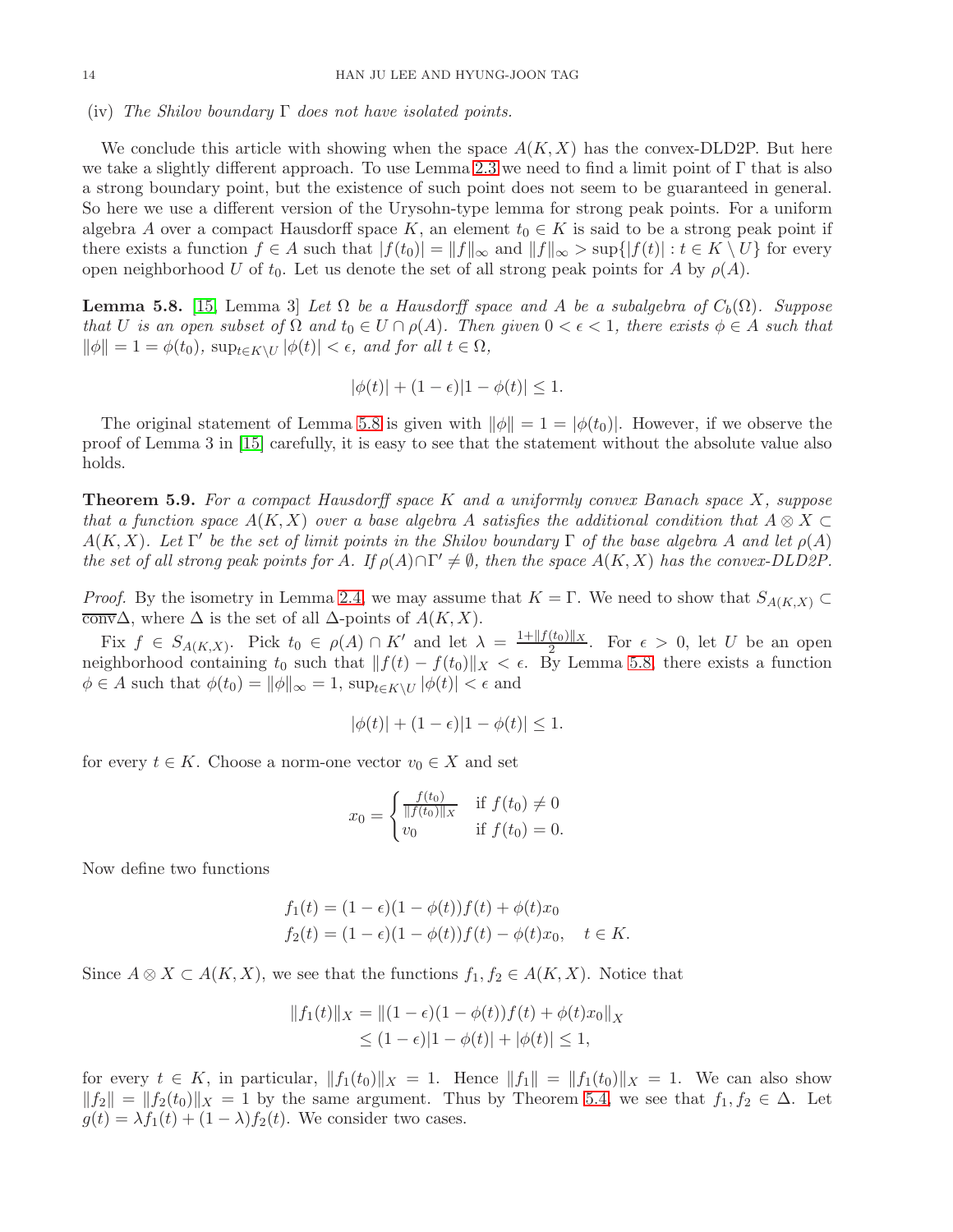(i) First, consider when  $f(t_0) \neq 0$ . Then  $g = (1 - \epsilon)(1 - \phi(t))f(t) + \phi(t)f(t_0)$ . We see that

$$
||g(t) - f(t)||_X = ||(1 - \epsilon)(1 - \phi(t))f(t) + \phi(t)f(t_0) - f(t)||_X
$$
  
\n
$$
= ||(1 - \epsilon)(1 - \phi(t))f(t) + \phi(t)f(t_0) - (1 - \epsilon)f(t) - \epsilon f(t)||_X
$$
  
\n
$$
= ||(1 - \epsilon)(-\phi(t))f(t) + (1 - \epsilon)\phi(t)f(t_0) + \epsilon\phi(t)f(t_0) - \epsilon f(t)||_X
$$
  
\n
$$
= ||(1 - \epsilon)\phi(t)(f(t_0) - f(t)) + \epsilon\phi(t)f(t_0) - \epsilon f(t)||_X
$$
  
\n
$$
\leq (1 - \epsilon)|\phi(t)| \cdot ||f(t) - f(t_0)||_X + \epsilon|\phi(t)| \cdot ||f(t_0)||_X + \epsilon||f(t)||_X
$$
  
\n
$$
\leq (1 - \epsilon)|\phi(t)| \cdot ||f(t) - f(t_0)||_X + 2\epsilon.
$$

For  $t \in U$ , we have  $(1 - \epsilon)|\phi(t)| \cdot ||f(t) - f(t_0)||_X \le (1 - \epsilon)\epsilon < \epsilon$ . Since  $|\phi(t)| < \epsilon$  for  $t \in K \setminus U$ , we have  $(1 - \epsilon)|\phi(t)| \cdot ||f(t) - f(t_0)||_X \leq 2(1 - \epsilon)\epsilon < 2\epsilon$  by the triangle inequality. Therefore  $||g - f|| < 4\epsilon$ , and this implies that  $f \in \overline{\text{conv}}\Delta$ .

(ii) Now consider when  $f(t_0) = 0$ . Then for all  $t \in U$ ,  $||f(t)||_X < \epsilon$ . Notice that  $\lambda = \frac{1}{2}$  $rac{1}{2}$  and  $g(t) = (1 - \epsilon)(1 - \phi(t))f(t)$ . Hence

$$
||g(t) - f(t)||_X = ||(1 - \epsilon)(1 - \phi(t))f(t) - (1 - \epsilon)f(t) - \epsilon f(t)||_X
$$
  
 
$$
\leq (1 - \epsilon)|\phi(t)| \cdot ||f(t)||_X + \epsilon ||f(t)||_X \leq (1 - \epsilon)|\phi(t)| \cdot ||f(t)||_X + \epsilon.
$$

For  $t \in U$ , we have  $(1 - \epsilon)|\phi(t)| \cdot ||f(t)||_X \leq (1 - \epsilon)\epsilon < \epsilon$ . In view of Lemma [5.8,](#page-13-0) since  $\sup_{t\in K\setminus U}|\phi(t)| < \epsilon$  for  $t \in K\setminus U$ , we have  $(1-\epsilon)|\phi(t)|\cdot ||f(t)||_X \leq (1-\epsilon)\epsilon < \epsilon$ . Therefore  $||g - f|| < 2\epsilon$ , and this also implies that  $f \in \overline{\text{conv}}\Delta$ .

Since  $f \in S_{A(K,X)}$  is arbitrary, we see that  $S_{A(K,X)} \subset \overline{conv}(\Delta)$ , and so  $A(K,X)$  has the convex- $\Box$ DLD2P.  $\Box$ 

<span id="page-14-9"></span>Corollary 5.10. Let K be a compact Hausdorff space and  $\Gamma'$  be the set of limit points in the Shilov boundary  $\Gamma$  of a uniform algebra A. If  $\rho(A) \cap \Gamma' \neq \emptyset$ , then the uniform algebra A has the convex-DLD2P.

**Remark 5.11.** The sufficient condition  $\rho(A) \cap \Gamma' \neq \emptyset$  in Corollary [5.10](#page-14-9) does not guarantee the DLD2P. For example, let  $K = \{\frac{1}{n}\}$  $\frac{1}{n}$ :  $n \in \mathbb{N}$   $\cup$  {0} in the real line and let  $A = C(K)$  be the space of continuous functions over K equipped with the supremum norm. Notice that  $K = \rho(A)$  is its Shilov boundary and  $\rho(A) \cap \Gamma' = \{0\}$ . So in view of Theorem [5.7](#page-12-0) and Theorem [5.10,](#page-14-9) the space  $C(K)$  has the convex-DLD2P, while it does not have DLD2P. In fact,  $C(K)$  is isometric to the space c of convergent sequences. The same results in the space  $c$  were shown in [\[1,](#page-14-4) Corollary 5.4, Remark 5.5].

#### **REFERENCES**

- <span id="page-14-4"></span>[1] T. Abrahamsen, R. Haller, V. Lima, and K. Pirk, Delta- and Daugavet points in Banach Spaces, Proc. Edin. Math. Soc., Vol. 63, Issue 2, 2020 pp. 475–496.
- <span id="page-14-2"></span>[2] M. D. Acosta and A. Kamińska, Weak neighborhoods of the unit ball in interpolation spaces  $L^1 + L^{\infty}$  and  $L^1 \cap L^\infty$ , Indiana Univ. Math. J., 57, No. 1 (2008), 77–96.
- <span id="page-14-0"></span>[3] T. Abrahamsen, V. Lima and O. Nygaard, Remarks on Diameter 2 Properties, J. Convex Analysis, 20 (2013), pp. 439–452.
- <span id="page-14-1"></span>[4] T. Abrahamsen, O. Nygaard, and Märt Põldvere, New applications of extremely regular function spaces, Pacific Journal of Mathematics, Vol. 301, No.2 (2019), pg 385–394.
- <span id="page-14-3"></span>[5] J. Becerra Guerrero and G. López Pérez, Relatively Weakly Open Subsets of the Unit Ball in Function Spaces, J. Math. Anal. Appl. **315** (2006), no.2, 544-554.
- <span id="page-14-5"></span>[6] J. Becerra Guerrero, G. López Pérez, and A. Rueda Zoca, *Diametral Diameter Two Properties in Banach* Spaces, J. Convex Anal. **25** (2018), 817-840.
- <span id="page-14-6"></span>[7] Y. S. Choi, D. García, S. K. Kim and M. Maestre, Some geometric properties of disk algebras, J. Math. Anal. Appl. 409 (2014), no. 1, 147–157.
- <span id="page-14-8"></span>[8] B. Cascales, A. Guirao, and V. Kadets, A Bishop-Phelps-Bollobás type Theorem for Uniform Algebras, Advances in Mathematics, vol 240, 2013, pp. 370-382
- <span id="page-14-7"></span>[9] H.G. Dales, Banach Algebras and Automatic Continuity, vol.24, London Mathematical Society Monographs. New Series, the Clarendon Press, Oxford University Press, New York, NY, USA, 2000